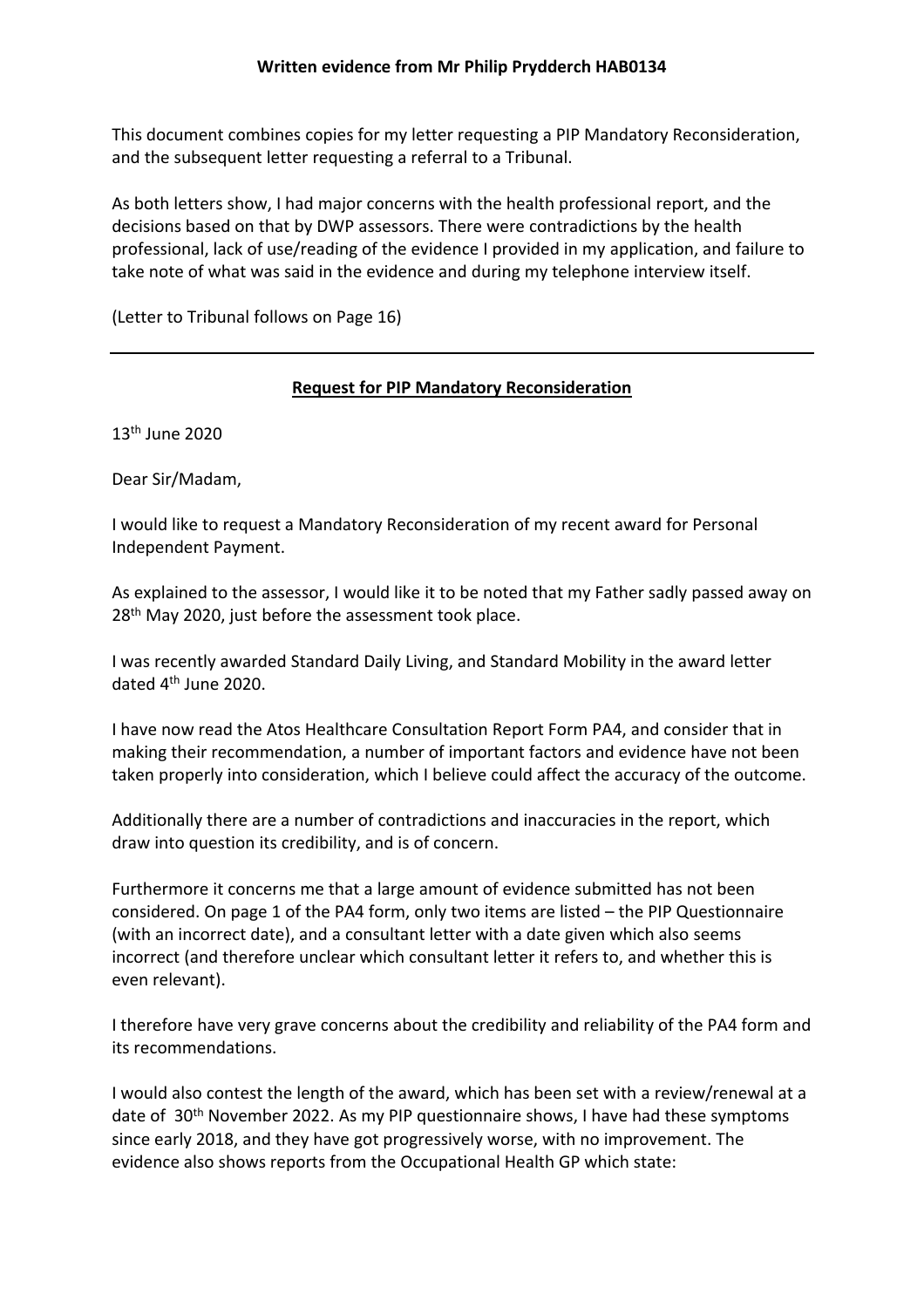#### 15<sup>th</sup> January 2020:

*Fibromyalgia is a poorly understood condition. There are no definitive and curative treatments for it. Instead treatment approaches are in the main aim at helping the affected patient manage the impact of their symptoms.*

### 17<sup>th</sup> October 2020:

*The problem is that there is considerable unpredictability still with Phil's symptoms. By this I mean that, without any obvious warning, he may find it very difficult to undertake the activities outlined in the previous paragraph on a particular day.*

I would therefore suggest that as my condition has been worsening, and is widely considered to be a long-term, or even life-long, condition, that a longer award would be more suitable.

I would also like to take this opportunity to note that since my PIP telephone assessment, I am now being investigated for further health issues regarding my abdomen (possible bowel conditions, such as IBS or IBD – yet to be determined). I am seeing a GP (Dr Rebecca Hollington, Ship Street Surgery, East Grinstead), and am due to have an abdominal ultrasound at my local hospital on Tuesday  $16<sup>th</sup>$  June 2020. The symptoms related to this cause severe pain, bloating, and worsen some of the other pre-existing symptoms.

I outline my disputes, reasons, and reference to evidence on the following pages, please also review this alongside the original letter and evidence pack.

I would be grateful if these could be considered in a Mandatory Reconsideration.

## **List of evidence considered**

On the PA4 form page 1, the section *"List of all evidence considered alongside the consultation findings"* only lists two items (of 24+ items of evidence over 100+ pages):

- PIP Questionnaire 20/02/2019
- Consultant Letter 23/10/2019

There are errors with the only two items noted:

- PIP Questionnaire 20/02/**2020** (year is incorrect on PA4)
- Consultant Letter: **23**/10/2019

I have provided no evidence from a consultant which is dated 23/10/2019, and am unclear as to which consultant report has been considered in making recommendations in the PA4 form.

Some possibilities are:

| Occupational Health Report from Dr Fox | 17/10/2019 |
|----------------------------------------|------------|
| Fit Note from GP for Phased Return     | 29/10/2019 |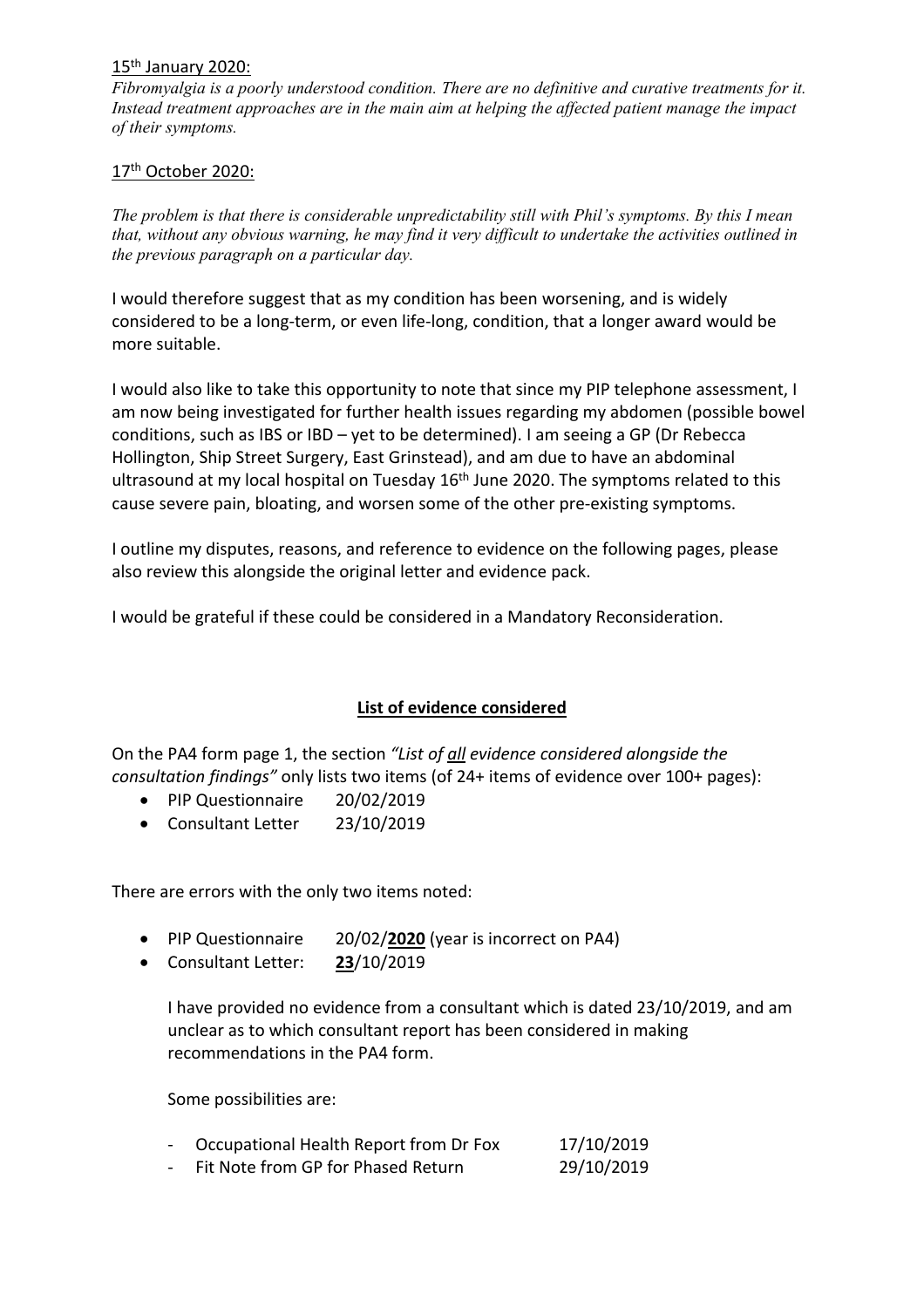| (not really a 'report') |  |
|-------------------------|--|
|-------------------------|--|

| - Cardiology Letter                 | 24/10/2019                           |
|-------------------------------------|--------------------------------------|
|                                     | (but with clinic date of 23/10/2019) |
| ENT Letter                          | 15/10/2019                           |
| - Sussex MSK Report & Diagnosis     | 18/11/2019                           |
| - NHS Time to Talk Discharge Letter | 17/12/2019                           |
|                                     |                                      |

The most likely possibility, would be the cardiologist letter of 24/10/2019. However, this is only a minor piece of background evidence showing investigations which have taken place. It is a less important item of evidence, and I have not referenced it in my PIP submissions and written answers.

I would therefore suggest that a large amount of evidence submitted (100+ pages), has not been properly considered, making the PA4 report unreliable, inaccurate and not credible in its recommendations.

### **History**

### **Page 2**

### *"Seen MSK Physiotherapist and had multiple sessions in the past which did not help"*

Whilst I have seen multiple MSK Rheumatologists and Physiotherapists for face-toface discussions/consultations, I have not had physiotherapy provided by Sussex MSK. I would suggest that the comment that I have seen multiple *"MSK Physiotherapists which did not help"* is made due to the 9 MSK Reports provided in evidence - and that these have not actually been read, as it would have been clear that these were consultations and not physiotherapy sessions.

I have had a number of physiotherapy sessions which have not fixed/"cured" my condition, but as my PIP questionnaire and evidence makes clear, these were by NHS Physiotherapists, Private Physiotherapists, and Occupational Health Physiotherapists. This last one is acknowledged in the PA4.

### *"No thoughts of self/suicide"*

Worryingly given the nature of this statement, this is entirely untrue, which is a major concern from a Health Professional.

I made clear reference in the interview to a period of suicidal thoughts, and went into detail regarding a particular episode where I drove away from home towards the coast, noting I was unsure what I would do. I also noted that this episode spurred me to speak to my GP who referred me to NHS Time to Talk to discuss my mental health and thoughts, which is a key set of evidence provided.

This is also mentioned in my detailed answers on my PIP Questionnaire (pages 3 & 13).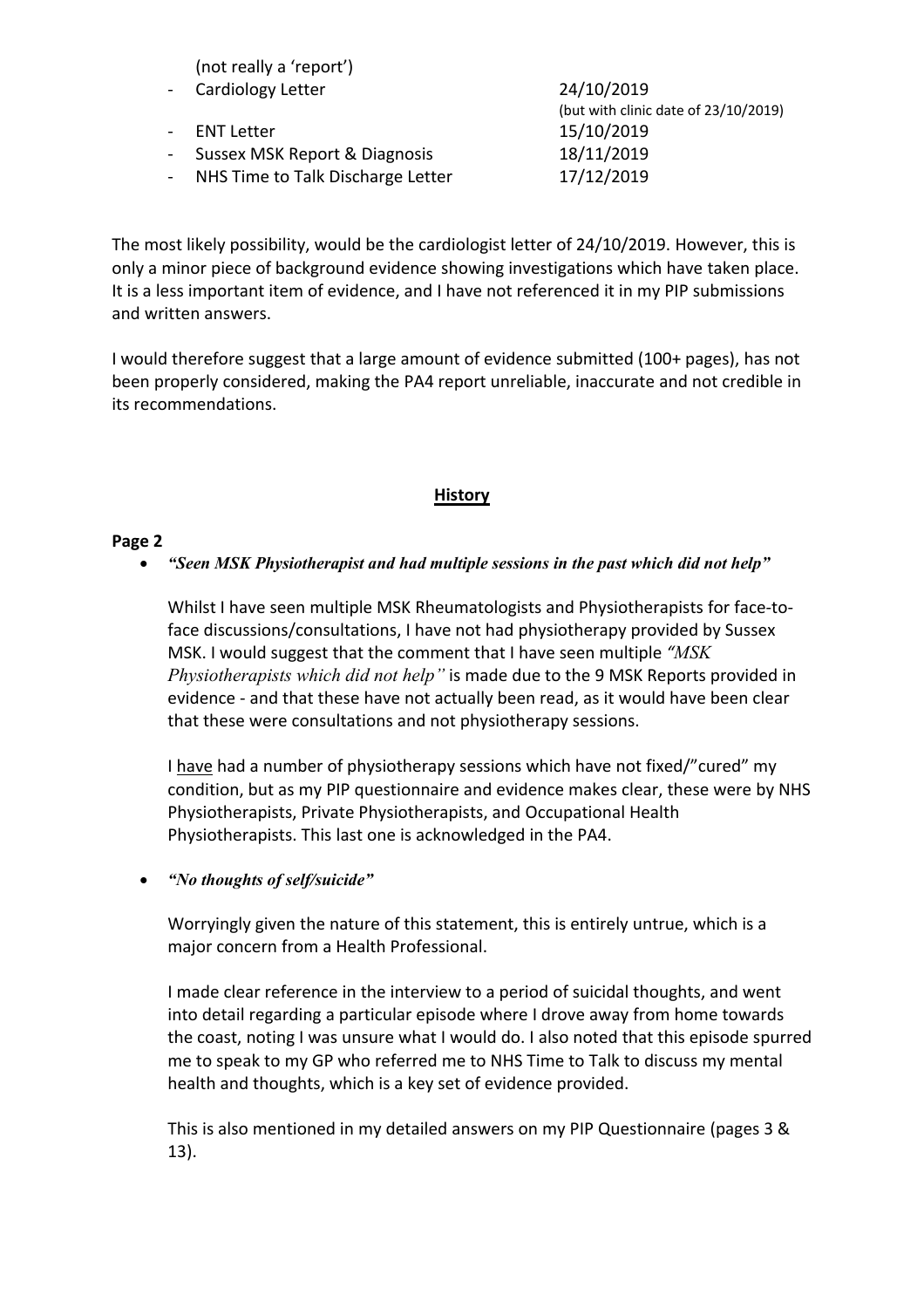Stating *"No thoughts of self/suicide"*, suggests that the questionnaire answers were not fully read and considered. It also suggests that the answers I was providing during the telephone interview were not being fully taken on board.

This is particularly upsetting as my wife was audibly upset when discussing this period. Preparing for and undertaking the assessment, even over the telephone, required a lot of preparation (mentally as well as practically), and to have such a serious point as this glossed over or not noted is galling.

This again draws into question the reliability of the telephone interview and the PA4.

## **Page 6**

## Managing therapy or monitoring a health condition

No mention of CBT, which was outlined during the call (as well as at length in the questionnaire and evidence). CBT, as taught and advised by an NHS Therapist, is an important method used in managing my condition.

No mention of physio stretches. No mention on meditation/mindfulness. Both of which were also advised by medical professionals.

Again, draws into question how much of the PIP questionnaire and evidence provided has been considered.

### **Page 7**

Reading and understanding signs, symbols and words

Notes *"uses reading glasses".* I do not use glasses.

Again, draws into question how much of my answers during the telephone interview were being listened to – and how much of the PIP questionnaire and evidence provided has been considered.

## **Page 8**

## • Planning and following journeys

## *"now only gets anxious when children makes a lot of noise…."*

This is not true and gives a false impression. I did state that I get anxious and my symptoms can be triggered badly at times, when there is a lot of noise and stimulation, such as, for example, when the children make a lot of noise. However, I did not state that this is the only time I get anxious. There are many other triggers. This is a misrepresentation of what was said.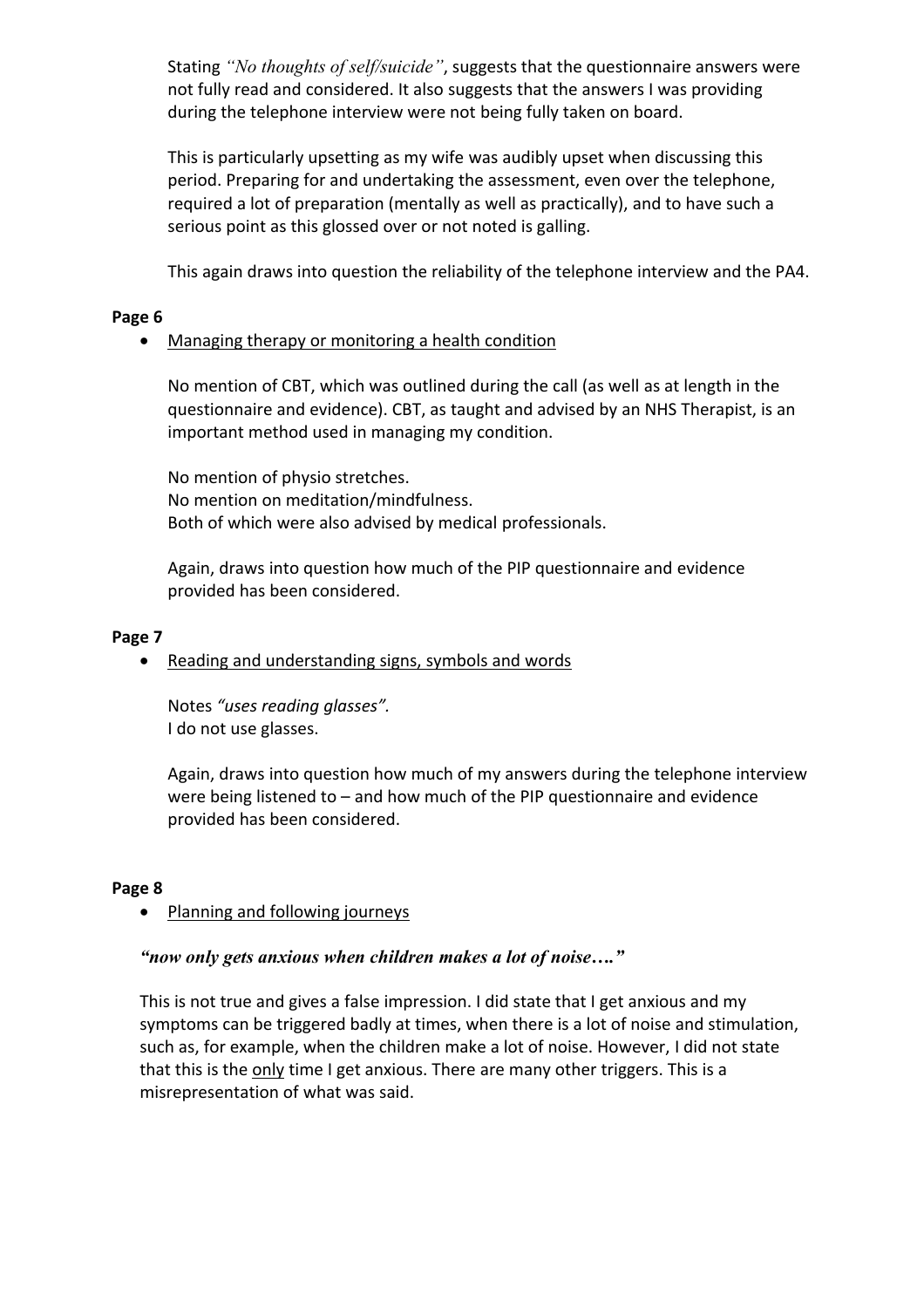### **General appearance and informal Observations**

### *"Able to recall medication names, the dose and reason for taking them, he was able to speak and hear in the telephone assessment without difficulty, unaided, not breathless"*

We had a list of the medication printed out and in front of us, so recalling the medication was not difficult. When discussing the medication, I asked my wife to take over and she provided the majority of the medication detail, as I was getting breathless. This can be heard on the call.

# **Mental State**

### *"MSE in telephone assessment showed he answered all questions, not anxious, did not sound low"*

This is in contradiction to the note made in the previous question (general appearance and informal observations), where it is stated that I was feeling low due to the recent passing away of my Father (which was days prior to the interview), as well as the fact that this condition has been life-changing for me and my family.

As a professional in my career, I pride myself on properly preparing for meetings and interviews, and I made sure that I was suitably prepared to answer any questions clearly and concisely.

Again, I do understand these are only personal observations and views, but the contradiction suggests facts and information is not being fully considered in coming to recommendations and considering circumstances, and that the interview and PA4 are unreliable.

# **Health Professionals Opinion – Daily Living Activities**

### 1 – Preparing Food

b) Needs to use an appliance to be able to either prepare or cook a simple meal.

# **I believe, that given I am unable to cook more than half of the days each week, and that even on the occasions where I can, I am unable to do so without pain and fatigue, that the descriptors of (e) or (f) are more appropriate.**

In the answer provided in my PIP Questionnaire I noted that 3-4 days a week I am unable to cook at all as my symptoms are so severe, I am in bed all day, only getting up to go to the toilet. Therefore, for over half the week, I am unable to cook at all.

On page 5 of the PA4, the Health Professionals (HP) notes: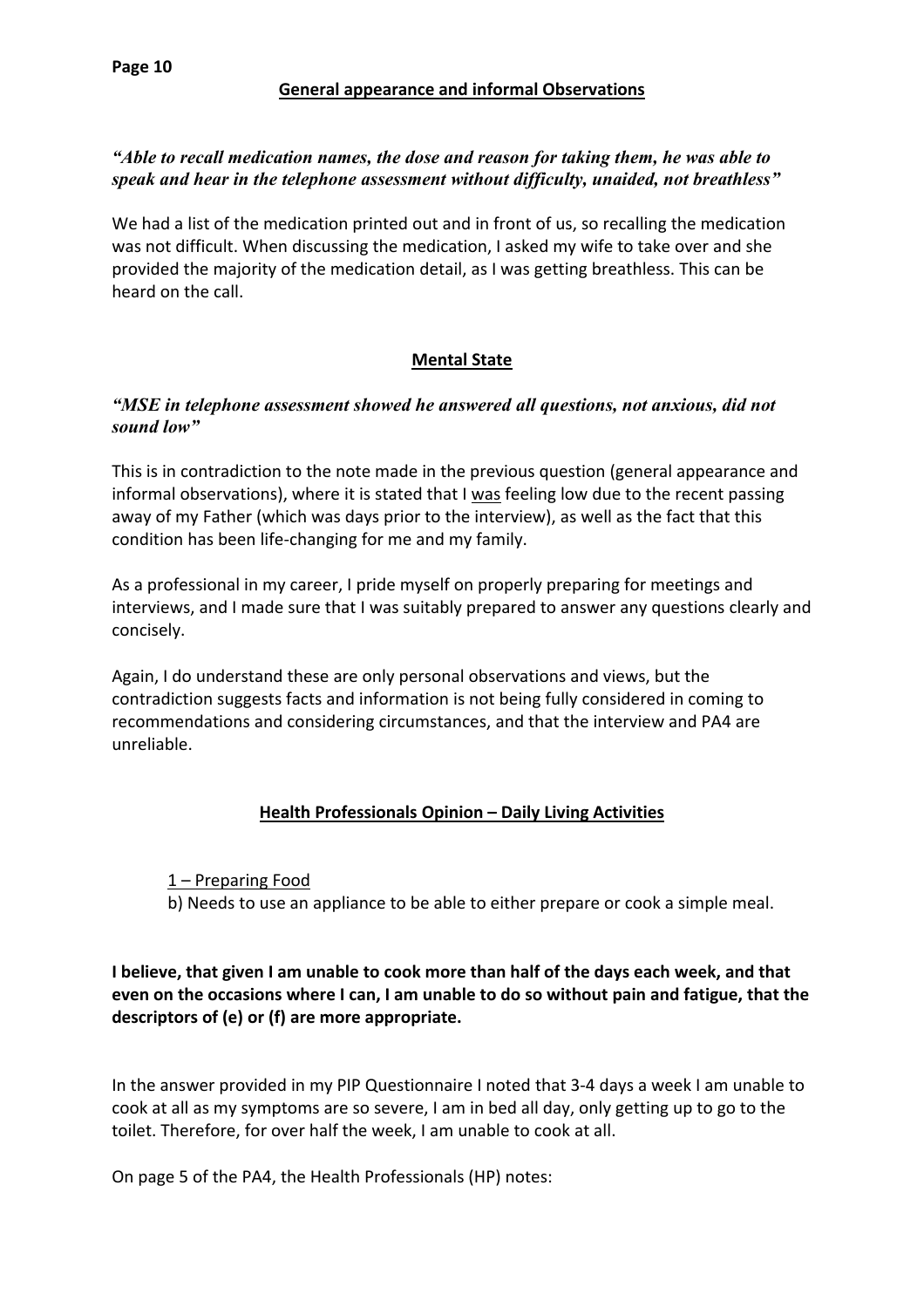### *"been months since he last cooke***d"**

and that even on the occasions I have been able to cook, that

# *"might try to push himself but states he has fatigue"* and

" sometimes when his wife is not back from work he will try to cook for his sons – but he *cannot stand for long due to pain and breathlessness".*and

## *"states is shaky in hands when feels fatigue".*

These comments made by the HP all show an inability to cook without suffering symptoms, and therefore should point more to descriptors (e) or (f).

Some of the other comments made to justify the recommendation also do not seem reasonable conclusions to draw:

- Much is made of my mental health and cognitive abilities in the HPs notes. However:
	- o Elsewhere in the report it references my foggy cognition and mental health anxiety
	- o The main difficulties I have with preparing food are physical, not mental or motivational
- Reference is made to my ability to speak
	- o I am unsure how this is evidence of being able to prepare food

My ability to cook is very unreliable – some days I can attempt to cook a meal but I will need to take breaks in the middle of cooking due to pain and fatigue, and also rest for a long period (1 hour, or sometimes many hours) immediately afterwards.

Most days I cannot cook at all due to the pain, fatigue, shortness of breath, and am in bed all day.

Sometimes I have tremmors, can mean that I sometimes struggle to cook within a reasonable time period, and also safely.

I cannot cook repeatedly (i.e. cook at lunchtime and then also at dinner time), as the fatigue and pain will wear me out.

There are **no** days where I cook the meal and feel ok and normal afterwards or during cooking. I always need rest immediately after or during cooking (or cannot cook at all and need my wife to do it, which is most of the time).

See diary excerpts in evidence for examples.

In the Occupational Health report of October 2019, provided in the evidence, Dr Fox notes the unpredictability and variability of my symptoms and that I may be able to carry out activities on one day, and then suddenly not be able to carry them out at all.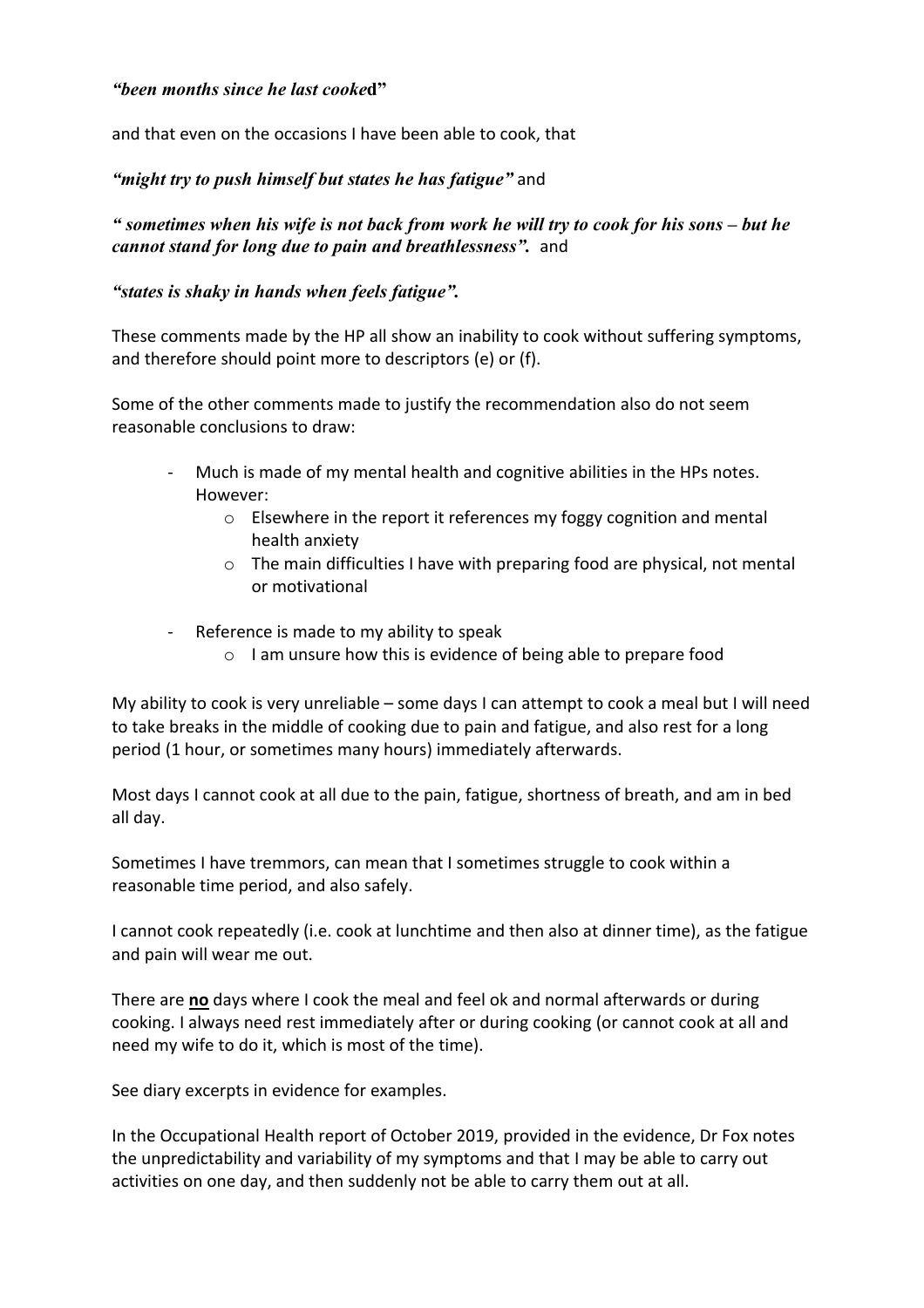The Sussex MSK Report by the Rheumatologist who diagnosed me, provided in evidence (November 2019), also notes all the symptoms I have and the effect and impact they have on my life and activities I am able to carry out.

------------------------------------------------------------------------------------------------------------------------

- 2 Taking Nutrition
- a) Can take nutrition unaided

I do not dispute the recommendation.

- -------------------------------------------------------------------------------------------------------------------------
	- 3 Managing a therapy or monitoring a health condition
	- a) Either (i) Does not receive medication or therapy or need to monitor a health condition, or, (ii) can manage medication or therapy or monitor a health condition unaided.

**I suggest that in managing my condition using four different therapies (medication, CBT, Physiotherapy, Meditation), requiring several hours per week to do so, the descriptor (d), or possibly (e) would be more accurate.**

Although mentioned in History section, no mention is made of CBT, Physiotherapy, or meditation in justification here. Three of the four therapies I use to help manage my condition have therefore not been considered.

I believe I have provided detailed information in my submission to show that I spend several hours per week managing my condition, and at times need prompting to do so.

1) Medication

This is the only therapy taken into account in justifying the recommendation of the (a) descriptor.

The justification notes that:

*"Although reports requires reminders. FH shows this is only twice a week"*

This sentence alone would suggest that descriptor (b) would be more appropriate as it states:

*(b) Needs any one or more of the following: (i) to use an aid or appliance to be able to manage medication. (ii) supervision, prompting, or assistance to be able to manage medication. (iii) supervision, prompting or assistance to be able to monitor a health condition.*

As noted in my submission, I take a variety of medication, both prescription and supplements recommended by the diagnosing Rheumatologist. In order to manage these I require a crib sheet/notes, which details which medication to take at which time of day. My wife also has to prompt me to take these (as acknowledged by the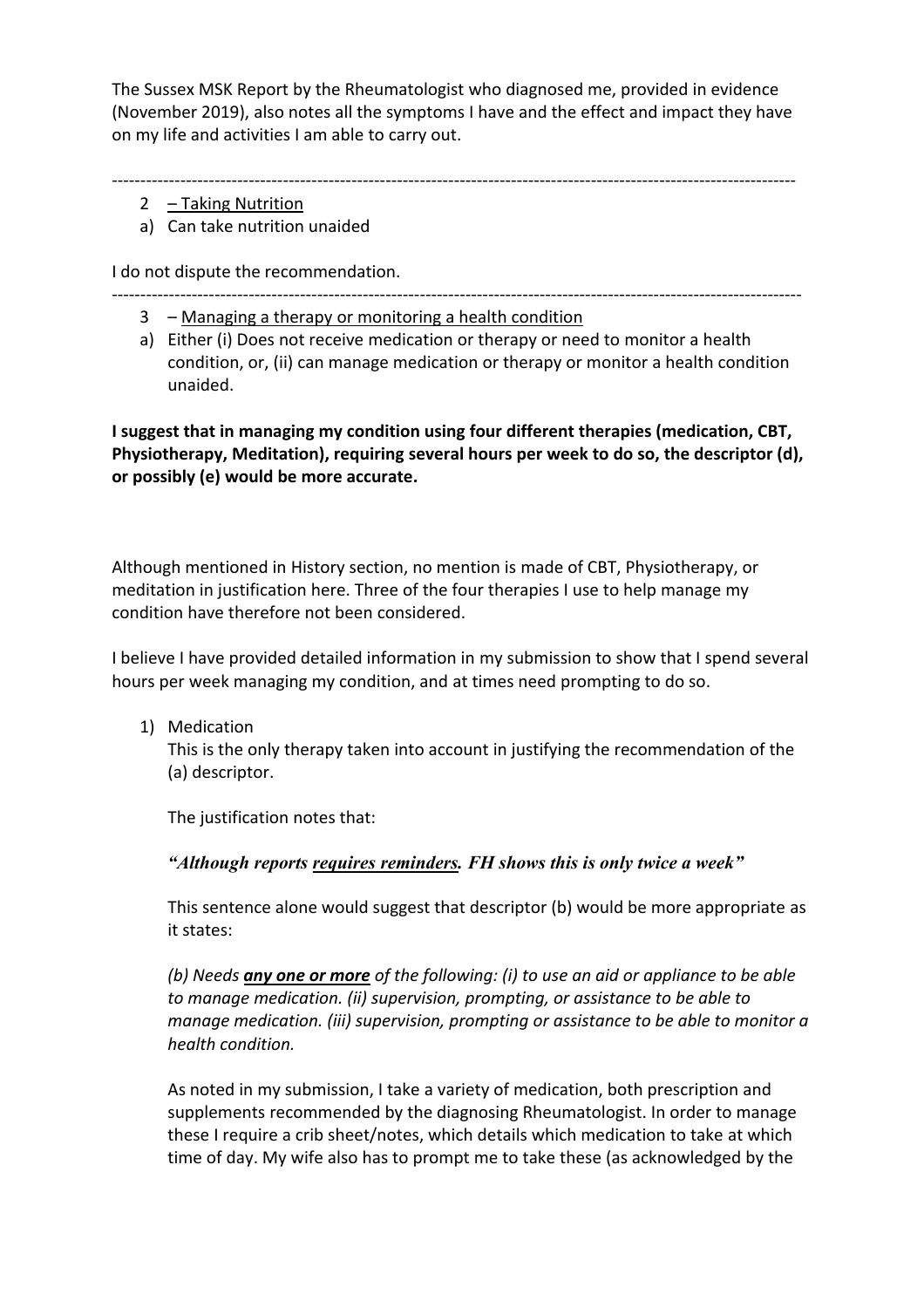HP), and my wife also sometimes has to manage the medication for me – which was mentioned during the phone call, but has not been noted in the justification.

2) CBT

Although mentioned earlier in the PA4 form, this has not been taken into account in the justification for the descriptor here.

I undertook a course of telephone therapy with NHS Time to Talk and was given training/advice/therapy in using pacing techniques as part of my Cognitive Behavioural Therapy.

This is an ongoing process and I spend 1-2 hours a week in planning my activities and rest periods as part of the pacing behavioural therapy I was given. I would suggest that the weekly planner I complete is an aid used to manage my condition.

Whilst I do not need prompting on every occasion to fill in my CBT weekly planner/spreadsheet, my wife does on a daily basis check that I am doing it to ensure I am planning in rest time each day and each week and not overdoing it.

3) Physiotherapy

I have seen several physiotherapists in order to help manage my symptoms (NHS, Private and Occupational Health). All have provided similar stretching and physiotherapy techniques to help manage my condition, with advice and guidance sheets showing the stretches to use at home. I was also advised to purchase a foam roller to aid with these stretches – which is an aid to manage my condition.

I was advised to carry out these stretches 3-4 times daily, at 15 mins a time (up to 1 hour a day, or 7 hours a week).

I frequently forget or am unable to carry these out. On the days I am well enough my wife reminds me to try and do them.

### 4) Meditation

I have been advised by several medical professionals (GPs, MSK Rheumatologist) to practice mindfulness and meditation.

I have purchased an annual subscription for the "Calm" app (approx £35pa) to help me do this – I would suggest that this is an aid in helping me manage my condition.

I spend 1-2 hours a day (7-14 hours a week) doing this, and use it every night to get to sleep.

**Taking all four therapies into account I spend up to 14 hours a week, likely more, managing my condition. Whilst I do not need prompting for all of these, all the time, I do for many of them, as detailed above. I would suggest therefore that descriptors (d) or (e) are more appropriate.**

------------------------------------------------------------------------------------------------------------------------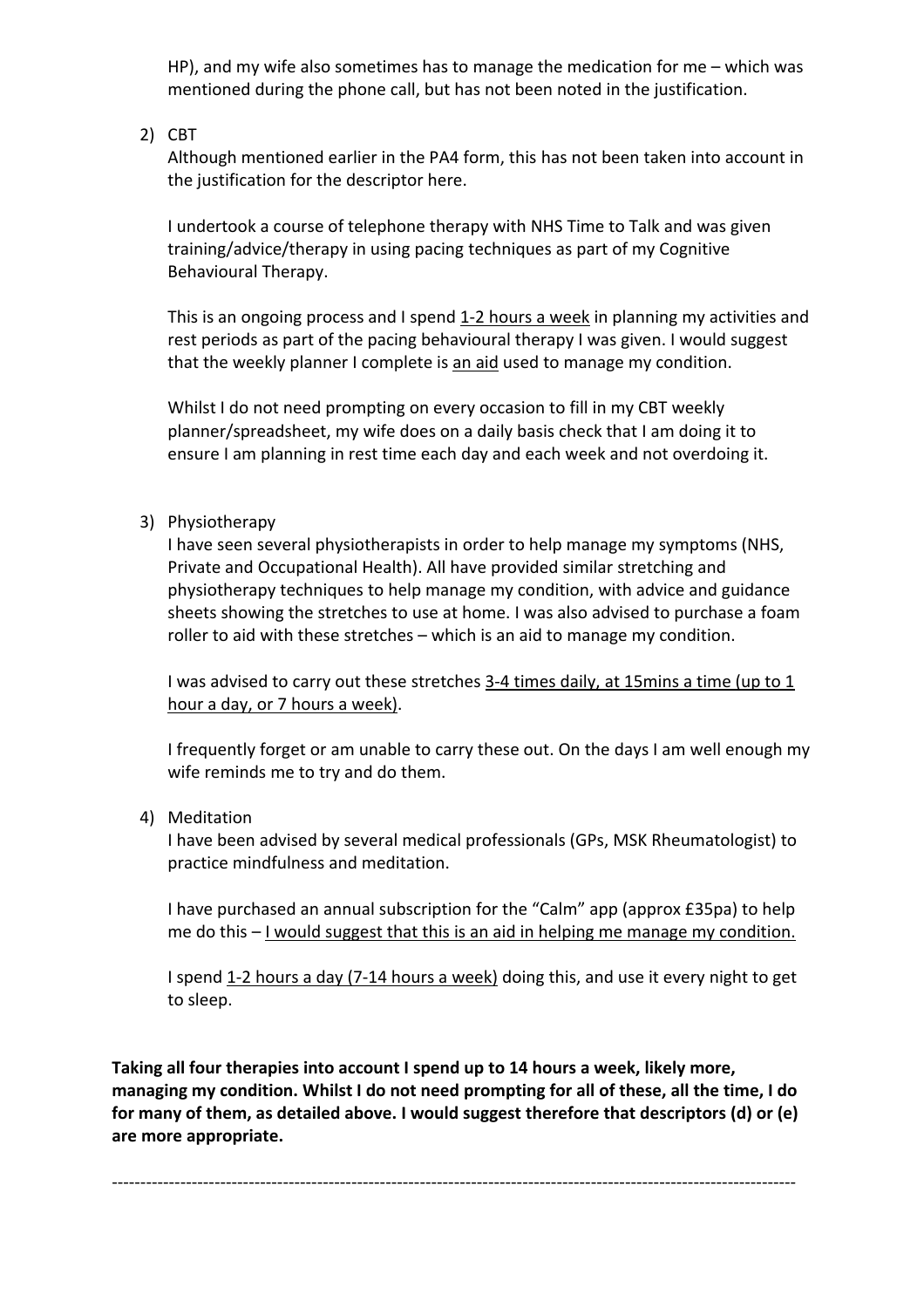- $4 -$ Washing and bathing
- b) Needs to use an aid or appliance to be able to wash or bathe.

## **I would suggest that descriptor (c) is more appropriate, as I have needed prompting by my wife to shower.**

I noted on the phone call that I have recently (since completing the original submission), started to shower less. This is due to my symptoms being so severe that I am in bed all day for 3-4 days a week, on which days I do not shower due to fatigue and pain. Whilst I do not need assistance to actually wash and shower, my wife has begun prompting me to do so.

#### --------------------------------------------------------------------------------------------------------------------------

5 – Managing toilet or incontinence needs

b) Needs to use an aid or appliance to be able to manage toilet needs or incontinence I do not dispute the recommendation.

#### -------------------------------------------------------------------------------------------------------------------------- 6 – Dressing and undressing

c) Needs to use an aid or appliance to be able to dress or undress.

### **I would suggest that descriptor (c) is more appropriate, as I have needed prompting by my wife to dress.**

I noted on the phone call that I have recently (since completing the original submission), been staying in my pyjamas more frequently. This is due to my symptoms being so severe that I am in bed all day for 3-4 days a week, on which days I do not get dressed (or shower) due to fatigue and pain. Whilst I do not need assistance to actually dress myself, my wife has begun prompting me to do so.

### -------------------------------------------------------------------------------------------------------------------------- 7 - Communicating Verbally

a) Can express and understand verbal information unaided.

## **I would suggest that descriptor (c) is more appropriate, as I can need support to be able to express or understand complex verbal information.**

As written in the justification box on the PA4 form - the justification given is purely an *"informal observation"***,** with no further information or evidence referenced to justify descriptor (a).

My original submission, with reference to medical reports, shows that I find communicating verbally difficult at times.

In my submission I note that I have cognitive issues with "foggy" thoughts (i.e. fibro-fog, a known symptom of Fibromyalgia) – indeed this is noted as a symptom in the "History" section by the HP. These cognitive issues make it very hard to concentrate in longer complex (or sometimes even simple) conversations.

I also noted that my manager has commented that on every occasion he has spoken to me since the onset of this condition, I have sounded breathless (this is in person when he has visited my house, or on the phone).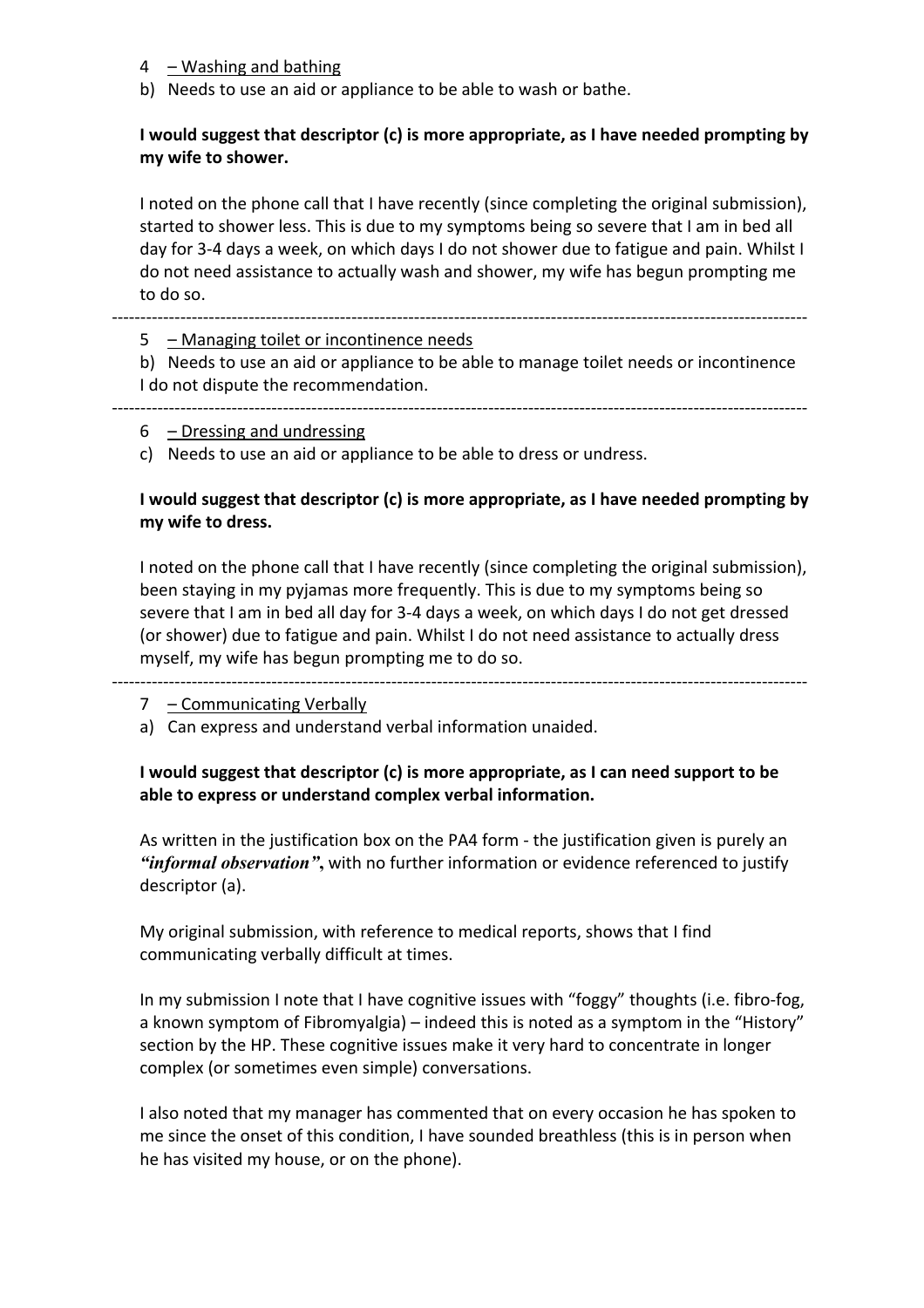In the evidence provided - my Occupational Health GP noted in the most recent report (see evidence and OH Report 15/01/2020), that if I do manage to have a trial visit to the office, I should be allocated a quieter desk as I have difficulty with too much noise, stimulus, concentrating – and long complex conversations - and need to be able to sit quietly.

I found the assessment to be very draining and had to spend the rest of the day in bed.

**Therefore due to the foggy and cognitive issues, difficulty with long complex conversations, and need for quiet space along, I would suggest that descriptor (c) is more appropriate.**

-------------------------------------------------------------------------------------------------------------------------

- 8 Reading and understanding signs, symbols and words
- a) Can read and understand basic and complex written information either unaided or using spectacles or contact lenses.

### **I believe the descriptor (b) is more appropriate.**

The written justification has contradictions and inaccuracies, and does not reference any evidence or information provided, using purely informal observation:

- *"Shows no diagnosed cognitive/learning difficulties"*

This is incorrect, and even contradicts HPs own notes earlier in the PA4 form, as I do have diagnosed anxiety (i.e. cognitive) issues – hence the medication and referral by my GP to NHS Time to Talk to undertake "**Cognitive** Behavioural Therapy"

- *"Therefore he can complete the task with spectacles"*

I do not wear spectacles, I am unsure where this reference has come from. It was not mentioned on the phone call, and is not mentioned in my submission.

My condition causes "foggy" cognitive issues which can cause me difficulties. This can make it difficult to read and concentrate on documents and information for long periods. I begin to have difficulties concentrating, remembering what I've read, or even remembering what it is I am attempting to do and what actions to take. My thoughts become foggy.

When completing this MR request, I have had to do this over several days, and with my wifes support, due to these symptoms, as I struggle to concentrate, and have found reading, referencing, and writing this document very challenging.

On severe occasions, I need to lie down in a dark room, and remove all stimulus. Whilst working I often have to stop early, as I cannot concentrate on the documents/emails/work any longer (see diary excerpts).

My Occupational Health GP has noted in his reports (in evidence provided), to my employer that my symptoms and condition is so variable and unpredictable, that there will be times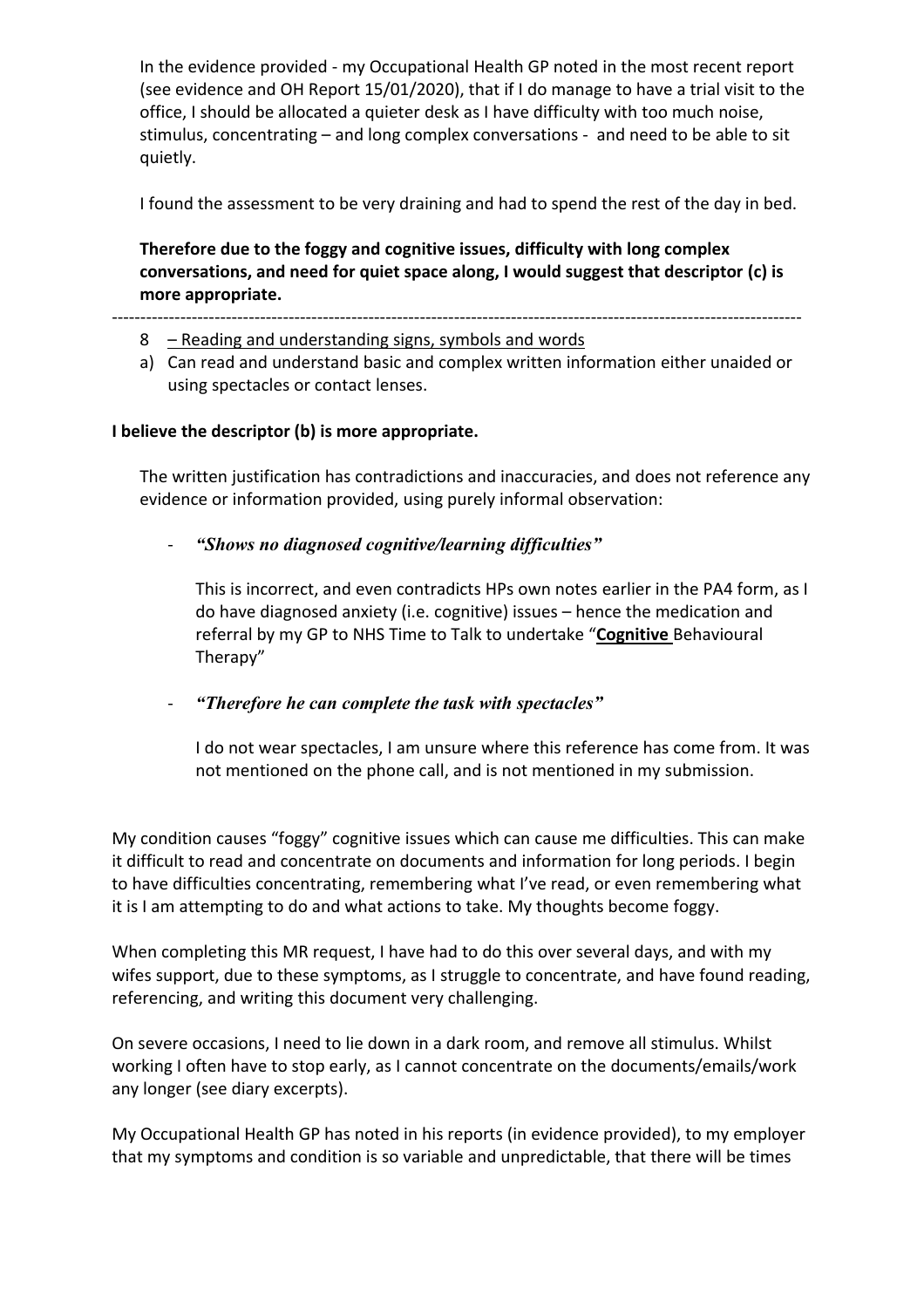where I cannot work (and the effect of my symptoms on my ability to read, as part of my cognitive issues, is a factor in this).

**I believe the descriptor (b) is more appropriate. I believe the use of CBT to pace my activities (working periods) appropirately to manage my condition and cognitive issues, could be considered an aid.**

- $9$  Engaging with people face to face
- a) Can engage with other people unaided

**I suggest the descriptor (c) is more appropriate. I believe my submission and evidence show that I have a cognitive issue, with anxiety and brain fog, and that I have difficulty in engaging socially without support (from my wife).**

The written justification has contradictions and inaccuracies, and does not reference any evidence or information provided, using purely informal observation:

## - *"Shows no cognitive condition"*

This is incorrect, and even contradicts HPs' own notes earlier in the PA4 form, as I do have diagnosed anxiety (i.e. cognitive) issues – hence the medication and referral by my GP to NHS Time to Talk to undertake "**Cognitive** Behavioural Therapy"

### - *"In the telephone assessment showed he answered all questions, not anxious, did not sound low"*

On the PA4 form the HP noted that I had an anxiety issues, hence being on medication for it, and therapy. I am not sure how the HP could determine as a fact that I was *"not anxious"*, without seeing me, as I was highly anxious in the build up to the telephone interview, and had just lost my Father and was (and am) very low.

As noted in my submission, my manager has commented that I sound breathless on every occasion I speak to him – which causes problems engaging with people, as it is a regular occurrence (both face to face or on the phone).

I get very anxious and need the support of my wife in many social or face to face engagements, and my wife needs to act as a social support and encouragement.

My Occupational Health GP advised (see reports in evidence) that should I attempt to visit an office I should be allocated a quiet desk away from noise and other stimulus, as engaging regularly and continuously with other people (colleagues) can cause symptoms to flare up. During the single office visit I have made since June 2019, I felt some anxiety whilst meeting colleagues, and as noted earlier, was breathless in my conversations with my manager (which he commented on), and the meeting was mentally draining, resulting in worse fatigue, and cognitive "foggy" thinking and concentration issues.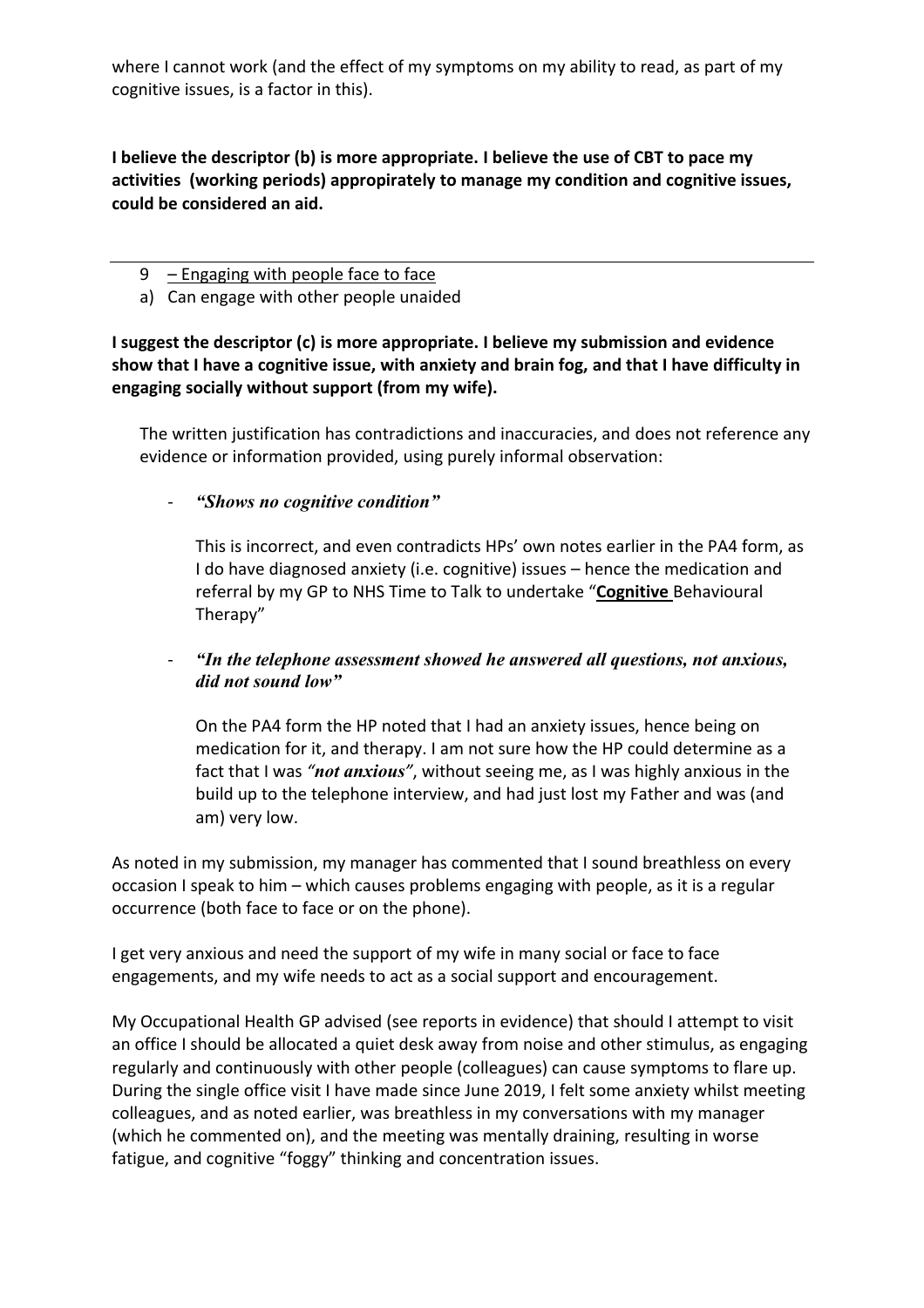I would therefore say that I cannot repeatedly, and reliably engage with people face to face, in a timely manner. I need to use CBT, meditation, and medication to manage my condition and cognitive issues, and my Occupational Health GP has advised my employer on these issues.

10 – Making budgeting decisions

a) Can make complex budgeting decisions unaided

I do not dispute this recommendation.

--------------------------------------------------------------------------------------------------------------------------

11 Planning and following journeys

a) Can plan and follow the route of a journey unaided

**I would suggest that descriptor (b) is more appropriate, or potentially (d) or (e).**

**As noted in the information I have provided in my submission, and references to evidence – my anxiety and cognitive issues, cause me to have difficulties and anxieties in undertaking journeys when the symptoms are severe. I either need reassurance and prompting to undertake journeys, or ideally, support of my wife in accompanying and driving me on journeys.**

The most recent, and highly distressing, example of this is during recent weeks with the passing of my Father. My Dad was suddenly rushed into hospital, and was discovered to have late stage 4 cancer (which until that point was undiagnosed). It was clear his condition was deteriorating, and I attempted to make plans to visit him (I live in Sussex, he in North Wales – 220 miles and 4 hours away). I knew I was unable to drive myself to see him due to my condition, and my wife helped me in trying to put in place childcare and plans so that she could drive me. However – unfortunately my symptoms became so severe that I was unable to even make the journey as a passenger, and was in bed for 2-3 days. My wife believes I had a panic attack, which flared up all my symptoms. I was therefore, sadly, unable to travel on a journey to see my Dad before he passed away.

I believe this particular incident fits with (e) – *Cannot undertake any journey because it would cause overwhelming psychological distress to the claimant*. It wasn't only my Father's situation that was causing me distress (though it was of course), but the thought of even getting into the car and undertaking the journey itself, was causing me severe anxiety.

In other examples and evidence previously submitted:

- See comments in evidence, in Occupational Health report 17/10/19, where Dr Fox notes that without obvious warning, I may not be able to carry out a range of described day-to-day activities (i.e school runs, manage my children, walk the dog, basic chores), due to the unpredictability and severity of my symptoms.
- I am often in bed 3-4 days a week and unable to move any further than going to the bathroom – therefore I am unable to undertake any journey because it would cause me physical problems, but also due to cognitive issues with my anxiety and brain fog. I have missed out on many family trips and activities (see dairy excerpts in evidence provided).
- I am not able to go out reliably and repeatedly, and often have to change plans at short notice if not well enough to go out. I am not able to go out in a timely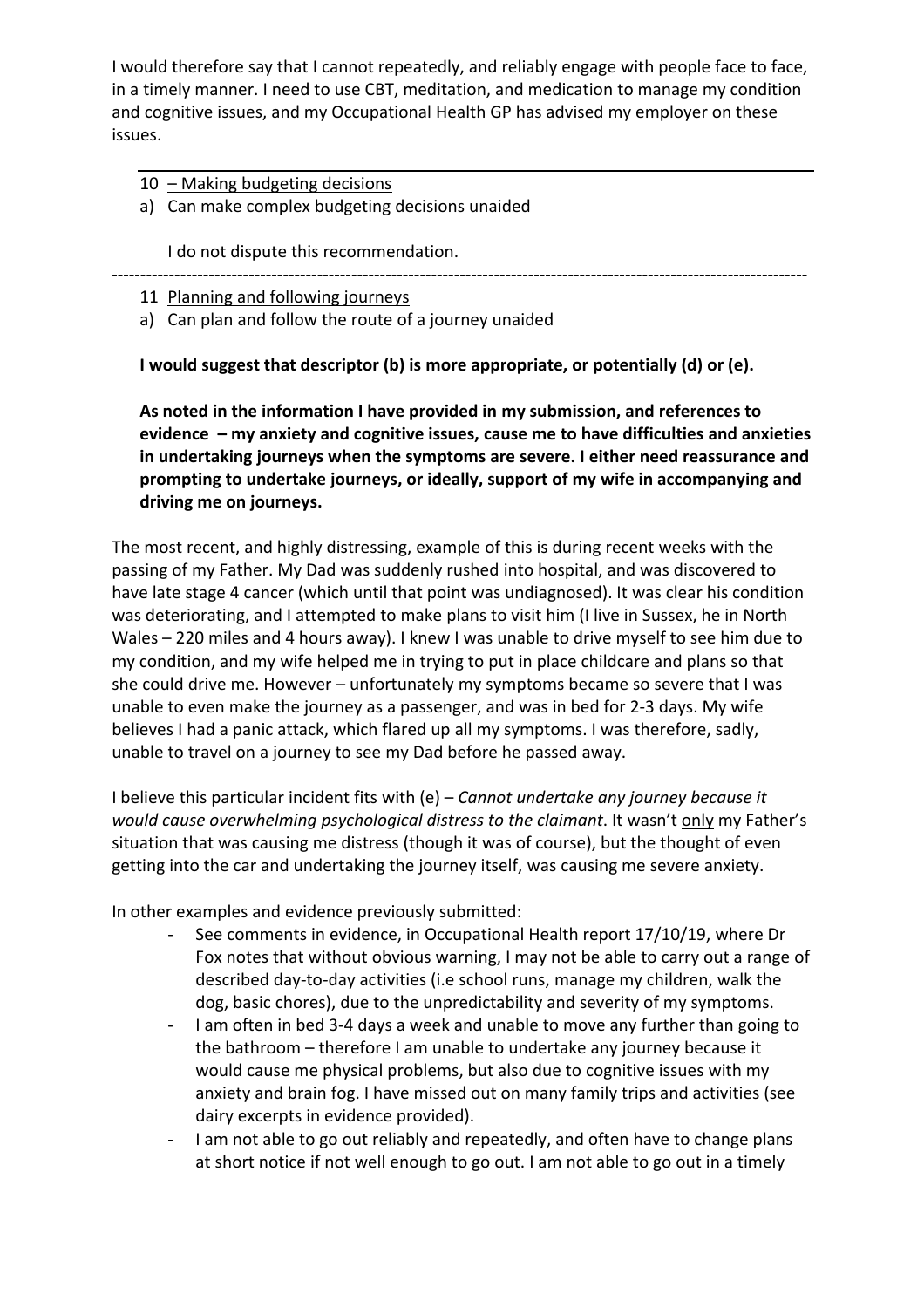manner, as my variable fatigue, pain, shortness of breath, can mean that I cannot go out when needed.

- On days when I have severe symptoms of fatigue and pain, it can affect me cognitively, and affect my concentration and causes me increased anxiety. This can cause me difficulties with going out, navigating, and driving. My wife accompanies me on medical appointments in order to drive me there and provide support.
- 12 Moving around

C – Can stand and then move unaided more than 20 meters but no more than 50 meters.

**I would suggest that a more appropriate descriptor for this would be (e), due to the large variability in my condition, with majority bad days where I am restricted to being in bed all day, and walking no more than 5 meters or so to the bathroom to use the toilet, and am in bed all day. Occupational health report provided also gives guidance on this.**

The HP's own justifications contradict each other and themselves point to descriptor (e) being more appropriate:

## *"FH shows he can walk indoors on bad days, and up to 50m outdoors on good days. Variability shows he has majority of bad days"*

Therefore, the majority of the time I am restricted to being indoors and unable to walk 20- 50 meters due to severe symptoms. As the HP notes earlier in the PA4 form on page 9:

## *"on bad day he can walk to toilet 5mts, or walks 1 min indoors, walks unaided, walks in slow pace, on bad days he can only walk indoors from room to toilet……"*

This again, from the HPs own notes, points to descriptor (e).

As noted in my submission, for 3-4 days each week I do not leave the house, and for most of those days I am in bed due to severe symptoms, only walking to the toilet.

In Occupational Health report 17/10/19, Dr Fox notes that without obvious warning, I may not be able to carry out a range of described day-to-day activities (i.e manage my children, walk the dog, basic chores), due to the unpredictability and severity of my symptoms.

------------------------------------------------------------------------------------------------------------------------- -------------------------------------------------------------------------------------------------------------------------

## In Summary

I would suggest that a number of descriptors were recommended based on informal observations only (with the HP even stating that was the case in the justification box itself), and that not all the evidence was considered or even read before making a justification indeed, the front of the PA4 form states that only the PIP questionnaire and a report on a date which doesn't tally with the evidence provided, was used.

The health professional seemed in a rush and interrupted me on a number of occasions, which meant that when answering a number of the questions I was cut off and did not get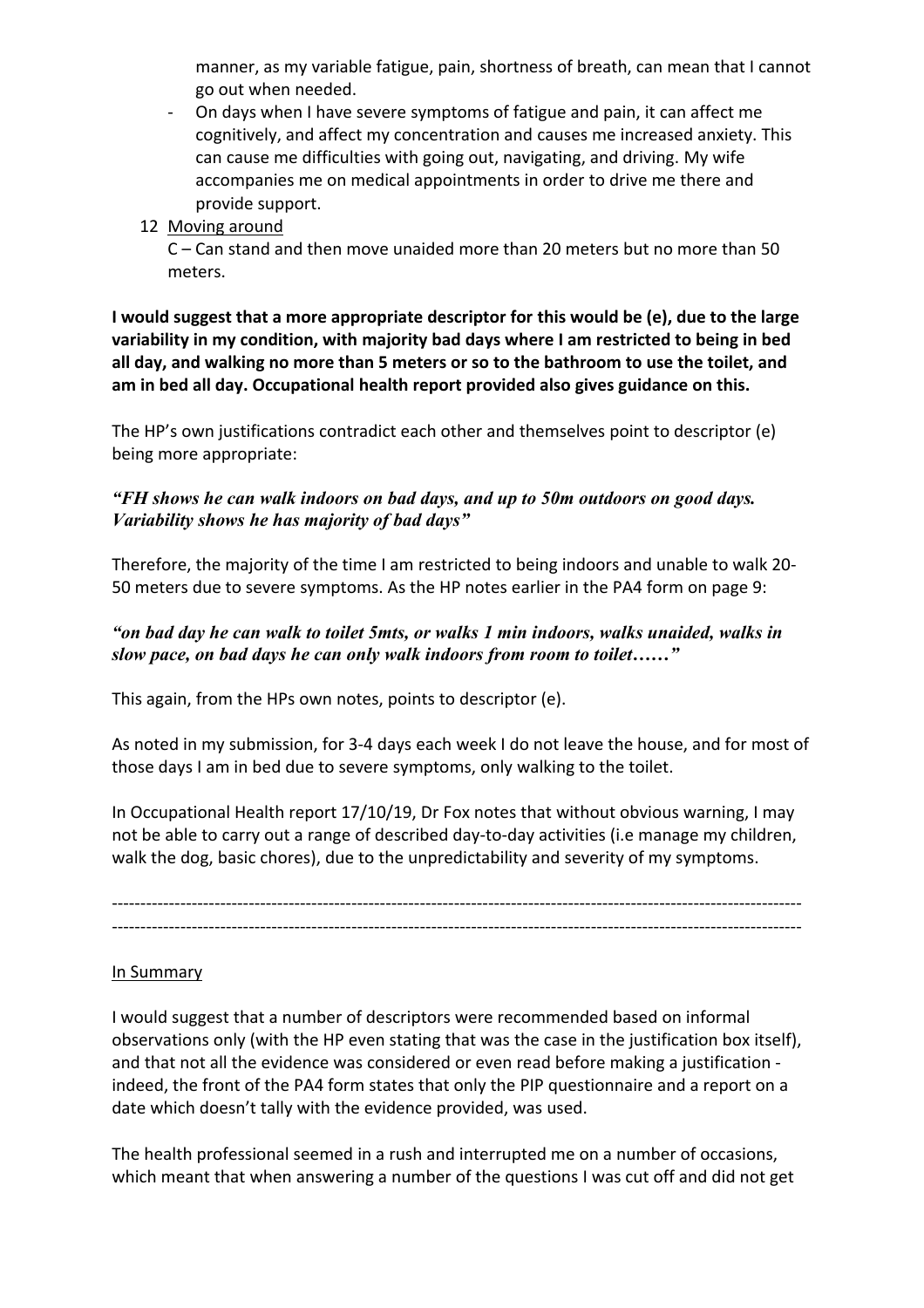time to fully explain and provide my answer and evidence. The HP was also distracted towards the start of the call, presumably by her children who could be heard in the background. Furthermore I struggled a few times to understand some of the questions being asked due to the quality of the call and HPs accent.

This may explain why there are factual inaccuracies in the report (i.e. the wearing of spectacles, and reference to a report on a date which does not seem correct or properly referenced). As above, it also seems that some answers I did provide during the interview were not correctly recorded and considered in the justification.

I believe I have provided detailed and referenced evidence in the MR that supports a review of the descriptors awarded which could justifiably result in a total of 12+ points in both Daily Living and Mobility.

Also, as noted in the covering letter, I believe the length of the award is also unsuitable.

**9 th August 2020 Social Security and Child Support Tribunal Personal Independent Payments**

### **Reasons for dispute/disagreement**

### **1)** Preparing a meal

In the Mandatory Reconsideration reply from the DWP, where I was awarded 2 points, the letter notes that as I have good memory and concentration, am able to drive a car (therefore have good range of movement), can use a chair as an "aid" to sit down whilst preparing food (when the fatigue and pain cause me problems), and that I can make cups of tea, sandwiches and fried eggs, it shows I am able to prepare food without assistance and by using an aid.

However I would dispute this decision and suggest that descriptors E or F are more appropriate.

In my letter requesting an MR I note that for the majority of the week (more than half) I am spending all day in bed due to my symptoms, and am only able to get up to go to the toilet. The Health Professional noted this in their report in the notes for the "moving around" section where they state "on bad days he can walk 5mts to the toilet 5mts, or walks 1min indoors…..on bad days he can only walk indoors from room to toilet…." And also "Variability shows he has majority bad days".

Therefore for more than half the week I am unable to cook as I am in bed, only getting up to go to the toilet – and therefore for more than half the week descriptor F would apply.

The HP report on the Preparing Food section notes "been months since he last cooked", again showing that for the last few months descriptor F has been the case.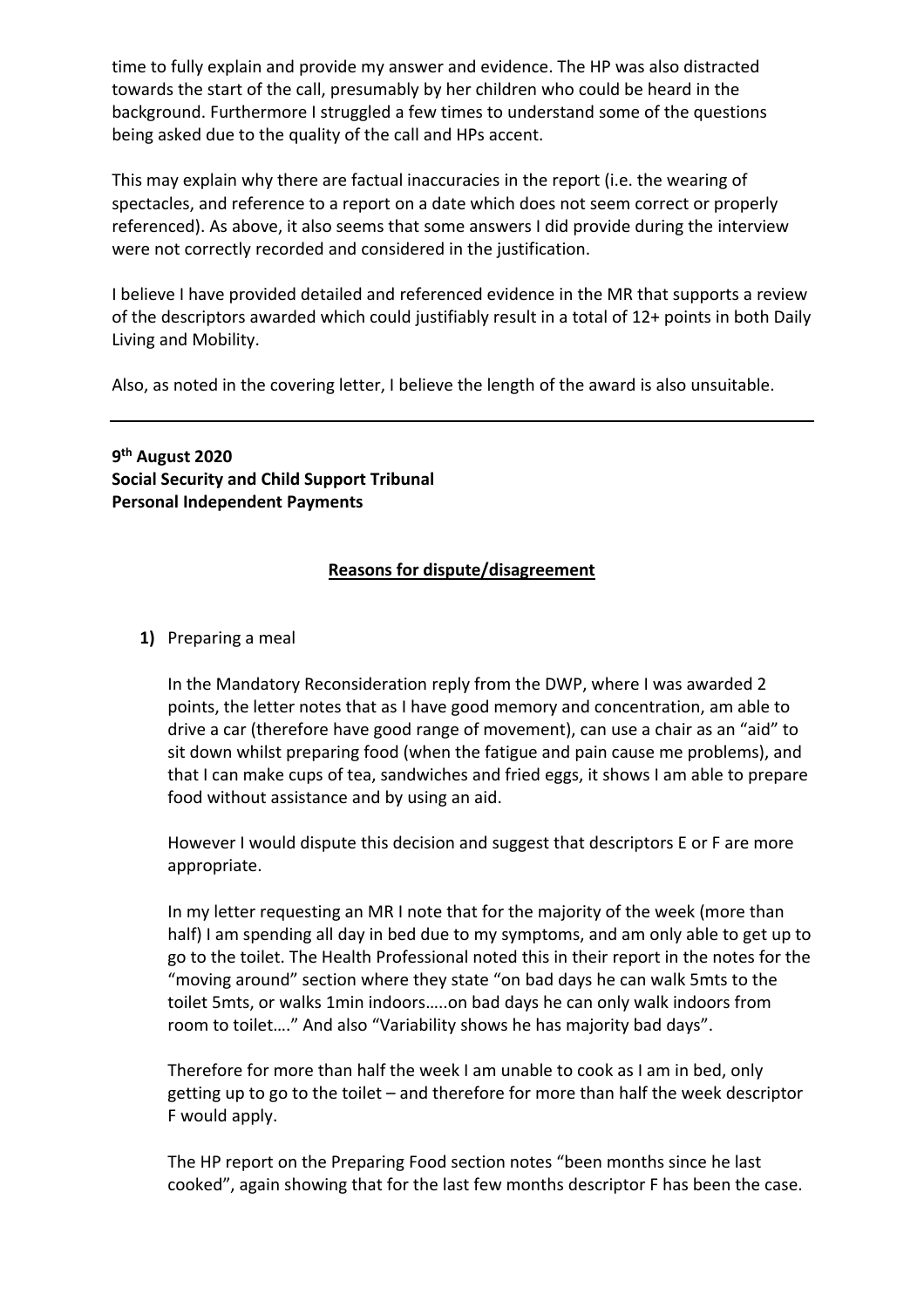The DWP guidance advises that a person should be able to carry out an activity reliably to be considered able to do that activity – explaining that "reliably" should mean being able to do it safely, to an acceptable standard, repeatedly and in a reasonable time period. As Iexplain in my original application and again in my MR request, on the few days I am able to cook, it causes me so much pain and fatigue that I need to rest for many hours afterwards – sometimes it can cause me to be in bed for the rest of the day. This means that I cannot carry out the activity repeatedly, as if I were to make a sandwich for lunch, for example, I would likely not be able to cook dinner as I would need to be resting.

Where the DWP MR decision letter states that I displayed adequate concentration at the assessment – leading to a decision that I have no cognitive restriction which stops me from cooking, I would dispute this as I have explained in my submissions that I often have "fibro-fog" which causes me difficulty in thinking and concentrating, and remembering what I need to be doing. On some of the few occasions where I have attempted cooking, when I have had "foggy" memory/thoughts, I have found myself standing in the kitchen trying to remember what it is I am trying to do.

The Occupational Health GP advice letter to my employer of October 2019 (provided in evidence) notes the variability in my symptoms and condition:

"Phil advised that on most days he will be able to do the school run and sort out his children. He will also normally be able to do some household chores and can walk the dog for a few miles. Any more excessive physical activity is beyond him. He is usually able also to manage some basic admin tasks on the computer, for example emails.

The problem is that there is considerable unpredictability still with Phil symptoms. By this I mean that, without any obvious warning, he may find it very difficult to undertake the activities outlined in the previous paragraph on a particular day. "

I would note that since the October 2019 advice letter (which was prior to my PIP application in February 2020), my condition and ability to carry out such activities has progressively reduced. By the time of my application in February 2020, "most days" being able to carry out these activities had become most days being unable to carry them out. The Sussex MSK Rheumatologist report written following my diagnosis consultation in November 2019 (also provided in evidence) already notes that my wife was now carrying out all the dog walking, as my activities had reduced further.

The diary excerpts and the copies of my Cognitive Behavioural Therapy diary (completed as part of my NHS Time to Talk therapy), which were submitted as evidence, show examples of how often I have been in bed most of the day, how I have been unable to carry out activities, and how my symptoms have affected me.

On a minor note, the paragraph on page 3 in the DWP MR letter related to preparing food seems to mix up this activity with another, where towards the bottom of the page it says "You are prescribed a moderate does of pain medication which you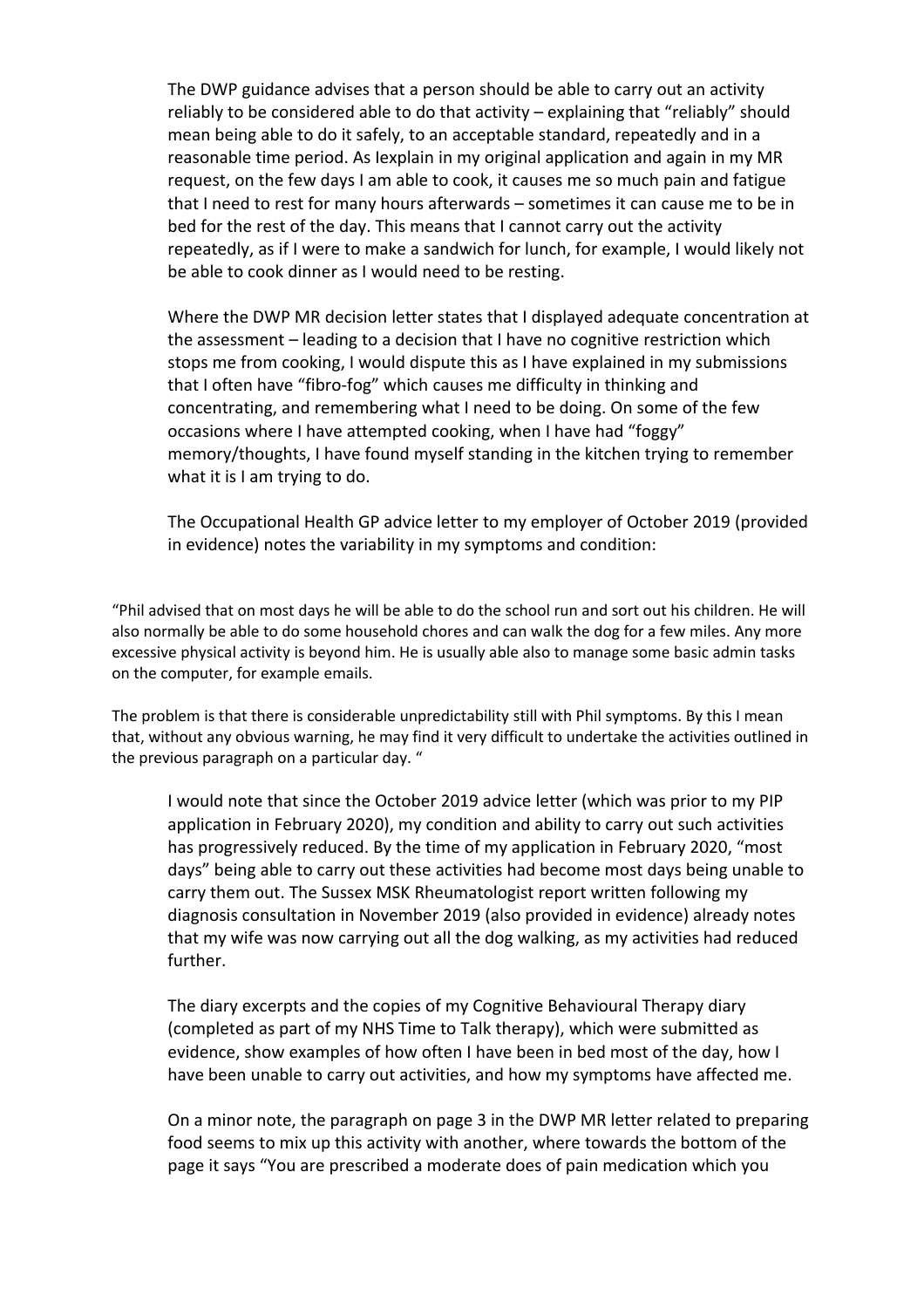report is helpful. As a result, I have decided that you can go out without needing prompting or assistance….".

I believe the examples I provided both from my own evidence (CBT diary and diary excerpts) and the notes from the OH GP and Sussex MSK, show how limited my activities are and the variability in my condition, and show that for more than half the time I am unable to cook at all.

#### 2) Therapy & Medication

In the DWP MR decision letter it notes that there is no evidence that the activities I am carrying out at home are prescribed by a registered healthcare professional and that they are something I am only carrying out myself – and that this is the basis for the award of 0 points.

On this point, as explained in my original application, and repeated in my MR request letter, the stretches and exercises were advised by 2 different physiotherapists – a private physio (Portland Physiotherapy, East Grinstead), and an NHS Physiotherapist (Queen Victoria Hospital, East Grinstead). Whilst I did not include it in my original evidence, I have attached a photo of the leaflet provided to me by Portland Physiotherapy showing the advised exercises and the recommended times to carry them out daily. These are the same exercises advised by the NHS physio – whom I saw at a later date, and showed the leaflet from Portland Physio to. I was also asked by Portland Physiotherapy to buy a foam roller (an aid) to use alongside the exercises. I therefore believe this shows that these exercises and stretches were prescribed by 2 separate qualified healthcare professionals. The advice was to carry these out 3-4 times daily, at approx. 15mins a time (7 hours per week). As noted in my application and MR request, I often forget to carry these out, and am often in need of prompting and guiding by my wife to do so.

Also, although it does not specify stretches, the MSK diagnosis report of November 2019 (provided in evidence), does state that "….regular activity is key in managing symptoms of Fibromyalgia….". Therefore this is also advice from a healthcare professional on use of activity/exercises.

The letter from the DWP does not mention any of the other three therapies and medications which I use and which were advised by healthcare professionals.

As explained in my MR request letter, the HP report also does not mention CBT, Physiotherapy or Meditation in its justification for suggesting 0 points.

My application in February, and my MR request letter, both explain the importance of the 4 different therapies I have been using to help manage my symptoms.

The CBT – as guided by NHS Time to Talk (healthcare professional) – is important in helping me pace my activities to try and avoid causing a flare of symptoms. This is also mentioned in the MSK report of November 2019. This takes around 1-2 hours per week.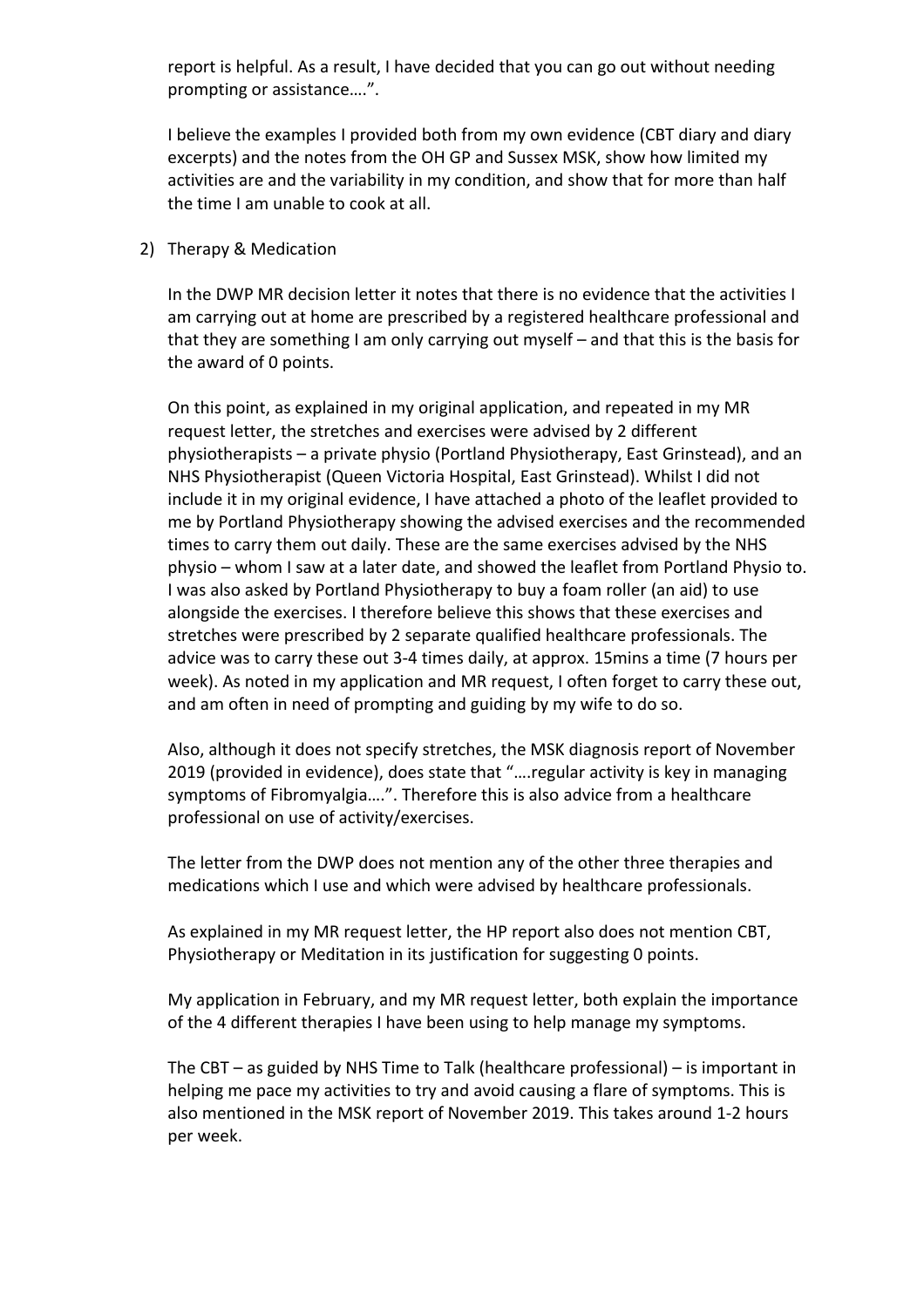I take a number of medications each day – prescribed by my GP, and also supplements advised by the MSK Rheumatologist (a healthcare professional), as noted in the MSK Report of November 2019. As explained in my application and again in my MR request letter, I use a crib sheet/notes to help me manage my medication – to remind me which ones to take at which time of day – as on bad days, when I have Fibro-Fog for example, it can be hard to remember. This crib sheet is also important for my wife to use, as on some occasions she needs to prepare the medication for me.

I also use meditation techniques to help with some of my symptoms, such as anxiety, managing stimulus (when noise and light can be overwhelming), and to help me sleep (which is important in Fibromyalgia management, as too little sleep can cause the symptoms to be worse – some of my medication also helps with sleep). Use of meditation was again advised by a healthcare professional (see MSK Report Novemebr 2019), and was also advised by my GP, and Private GP (Spire). I have purchased a subscription to the Calm app (£35pa) to help me with my meditation – which I would describe as an "aid". I carry out 1-2 hours a day using this meditation app (7-14 hours a week) – not counting the time used during the night to help me sleep.

I believe the use of all four of these therapies, all advised and guided by healthcare professionals (with evidence showing this), means that descriptors d or e are more appropriate.

3) Communication

The DWP MR letter notes that I was able to speak and hear unaided with no one to support me. Also that I use a mobile phone unaided. For the reasons I was awarded 0 points.

This is incorrect however, as I had my wife with me for support throughout the assessment, and she introduced herself at the start, added to some of the answers, and answered 1-2 questions for me when I became breathless due to anxiety.

I would also suggest that being able to use a mobile phone does not definitively show that I have no issues with communicating. It does not show the effect that holding lengthy or complex conversations can have on my condition and the difficulties I experience.

As explained in my application and in my MR request, I experience Fibro-Fog – cognitive difficulties, which can cause me difficulties in concentration, thinking and communicating. I can often find long and/or complex conversations difficult.

I also experience breathlessness – as noted in my submissions, this is something commented on by my manager during phone conversations, and face-to-face when he visited me at my house whilst I was on sickness absence. The MSK report of November 2019 also notes the breathlessness. This is now being investigated further, and my GP has referred me to a respiratory clinic (appointment 19th October at Queen Victoria Hospital), due to low blood oximeter readings (90-95%).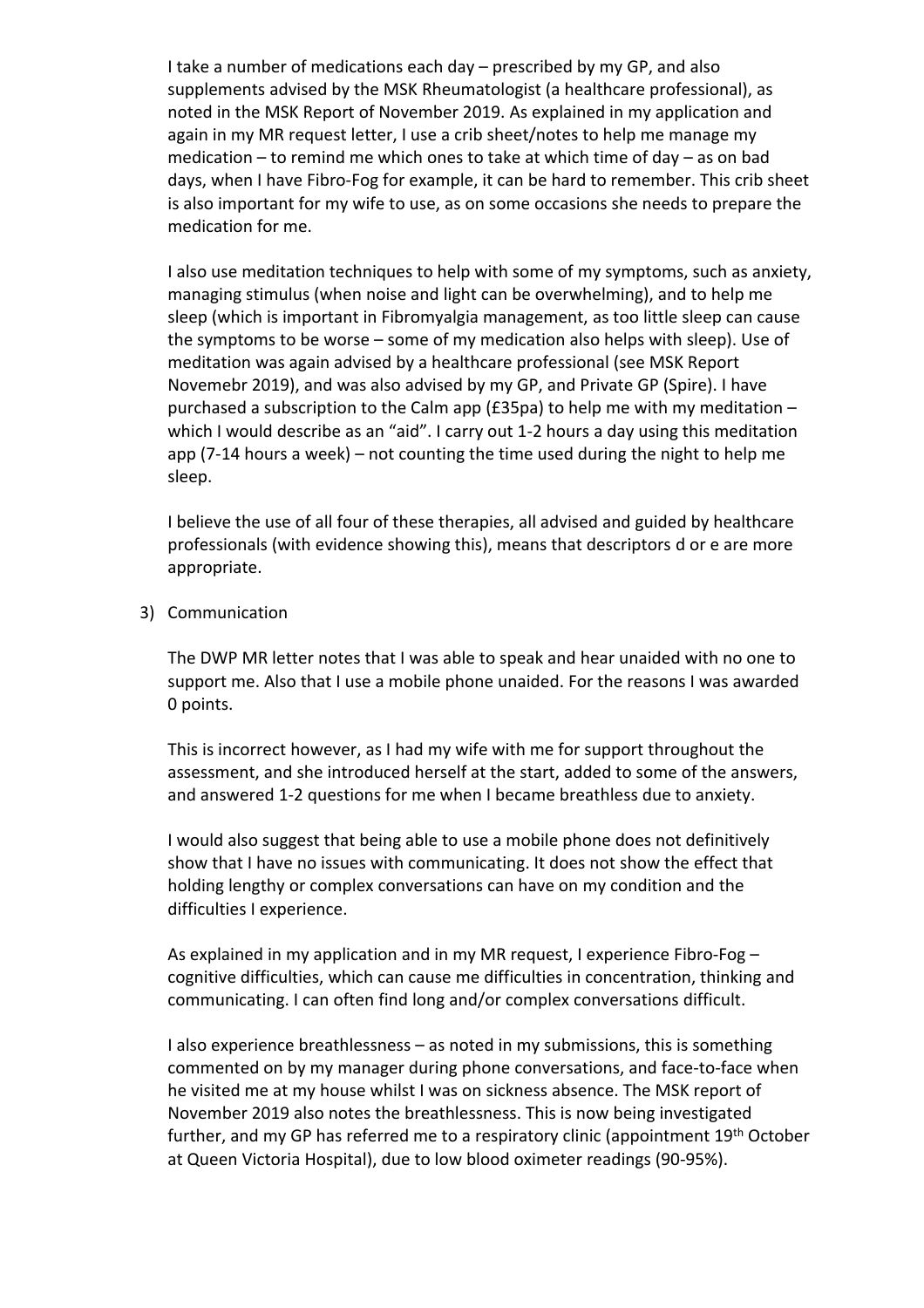I also have very loud tinnitus, which is also being investigated, and I recently had an open MRI of my head and ears at Croydon University Hospital. I am now awaiting a follow up with the ENT doctor at East Surrey Hospital. The tinnitus is worse when my other symptoms are bad, and can affect me during conversations at times.

The HP report that the justification for awarding 0 points was purely an "informal observation", which does not seem a sound basis considering all the reports and other evidence provided with my application.

The Occupational Health report of January 2020 notes that if I did manage to have a trial visit to an office that I would need to be provided with a quieter desk as I have difficulty with too much noise, stimulus and in concentrating – long and complex conversations would be stimulus. I would note that I only managed one single office visit since October 2019 when I began my attempt to phase back to work, and have been unable to visit since.

On some occasions even more simple or less complex communications and engagement with others can cause me difficulties. During a recent meal out with my family and parents-in-law, I had to leave the meal early and go home, as sitting at the table and engaging in conversation for a long period began to cause me fatigue and pain and fogginess, and I needed to lie down.

4) Reading

The DWP MR letter notes that I have reported no cognitive learning impairments and am able to read and understand appointment letters and work documents, and was able to complete DWP questionnaires and respond to letters – and therefore can read unaided.

As noted earlier, and in my application and MR request letter, I experience Fibro-Fog – which is a cognitive impairment. When I experience this I have difficulty in concentrating, thinking and also reading. Whilst I have been attempting a phased return to work, I have been unable to progress beyond 2 days a week since October 2019. This is because concentrating on work for long periods (which includes reading documents, emails etc), causes me difficulties as I begin to lose concentration and the ability to take in what I am reading, and end up having to re-read documents over and over as I forget what I have read. I have to spread the 2 days of work over the whole week as I cannot work and concentrate (including reading) for long periods.

In completing the PIP application and responding to letters, I have to carry this out over several sessions as I cannot carry it out in one go – again due to fogginess and not being able to read and concentrate over long periods. I also have help from my wife.

In the Occupational Health report of October 2019, the GP notes that due to the variability in my condition there are days when I will not be able to carry out certain activities (which in the previous paragraph included admin tasks of reading and responding to emails on a laptop).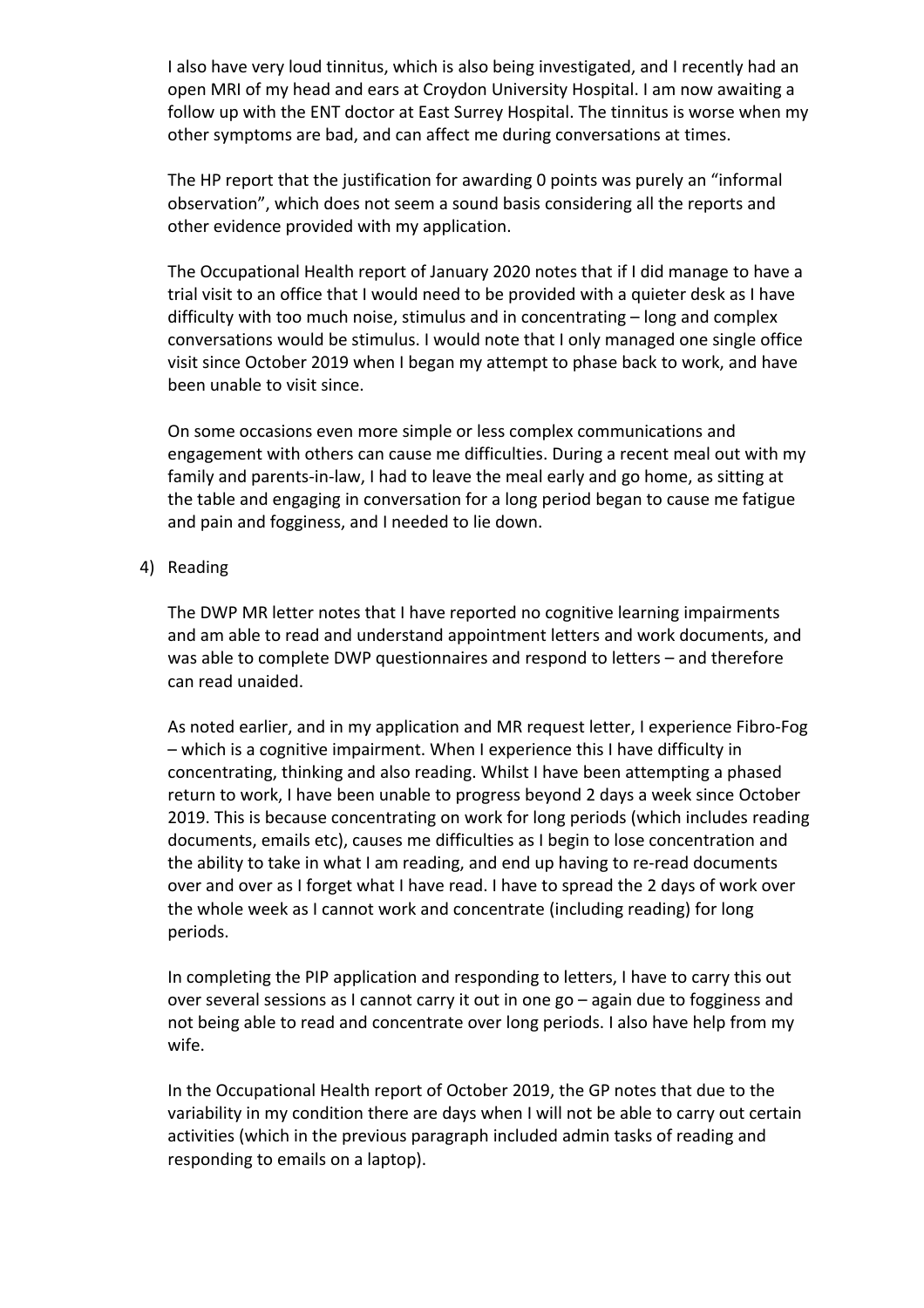In the diary excerpts provided in evidence, there are examples shown of when I have had to lie down in a dark room, using the meditation app, as I needed to remove all stimulus. At times like this I cannot even read basic/simple information or even watch tv. I simply need to listen to calming meditation music/noise in a dark room.

### 5) Engaging with People

The DWP MR letter noted that there was no evidence of prompting required through the assessment and that I could manage without support, and therefore awarded 0 points.

This is incorrect however, as I had my wife with me for support. My wife added to some of the questions as I was answering, and also answered 1-2 of them for me when I became breathless with anxiety. Given that is was a telephone assessment, it would not have been visible that my wife was offering me support throughout. Support can be a presence and visible emotional support, not only answering questions or speaking for me. Without my wife present I would have found the assessment far more difficult and produced far more anxiety and strong symptoms in me.

The HP report noted "shows no cognitive condition". As noted earlier, I do have a cognitive impairment with the Fibro-Fog, which can cause concentration issues, and issues with thinking and holding conversations.

The report also noted "In the telephone assessment showed he answered all questions, not anxious, did not sound low". As I explained in my MR request letter, I am not sure how the HP could definitively determine I was not anxious without seeing me, as I was very anxious and needed my wife there for support – and also as I had sadly lost my Father only days before the assessment, and was very low and anxious, and had been suffering panic attacks.

As I explain in my application in February, I routinely need the support of my wife when out, and she accompanies me to all my medical appointments – both to drive me there, but also as support during consultations.

As explained earlier, on some occasions even more simple or less complex communications and engagement with others can cause me difficulties. During a recent meal out with my family and parents-in-law, I had to leave the meal early and go home, as sitting at the table and engaging in conversation for a long period began to cause me fatigue and pain and fogginess, and I needed to lie down.

### 6) Following Journeys

The DWP MR letter notes that my functional history shows I can drive, and therefore have good levels of concentration, thinking and processing ability. Also that I have recently returned to work and drive myself to work without restriction. Therefore I can start and finish a journey by myself, and can plan and follow a journey unaided.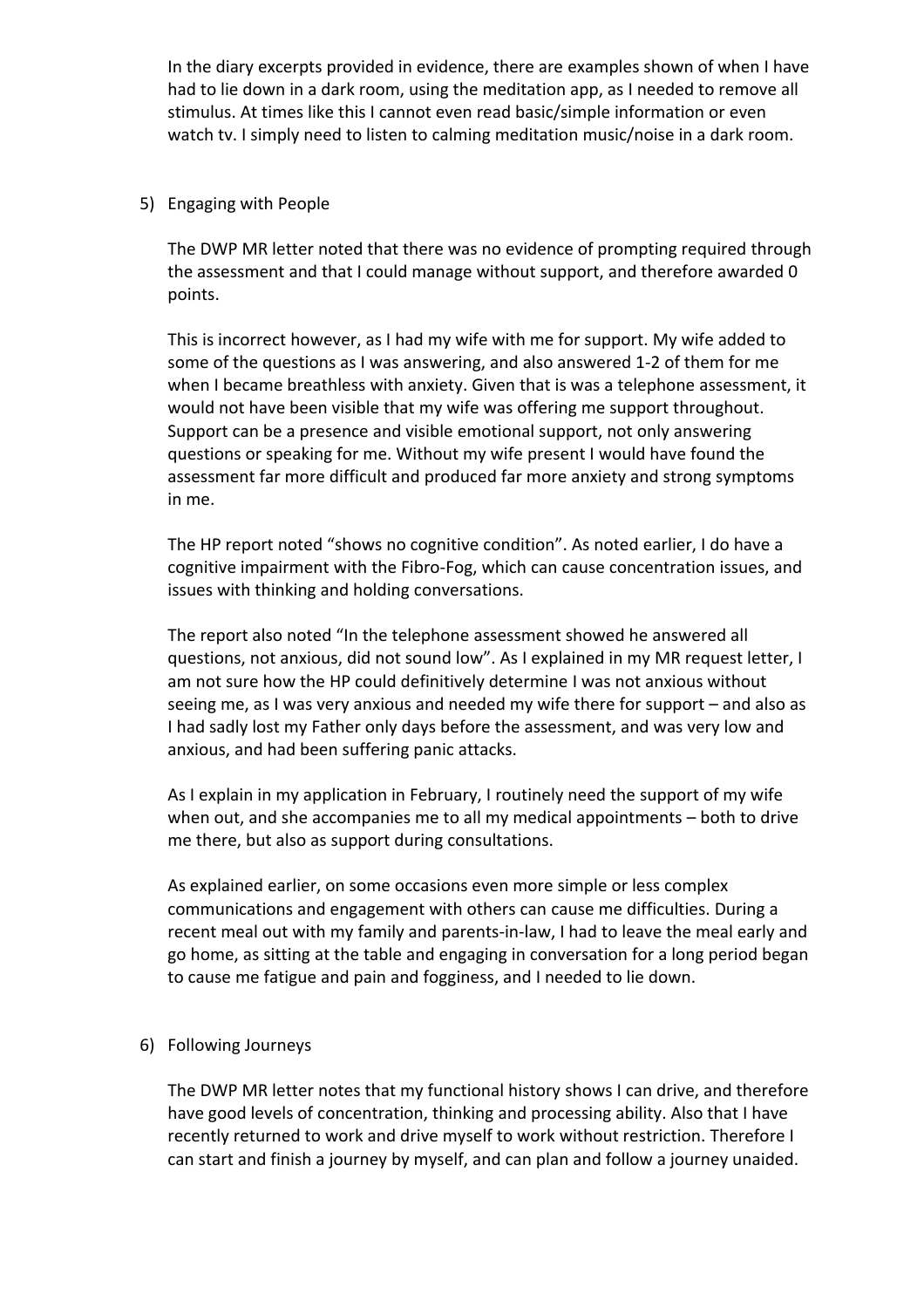As explained earlier, although I started a phased return to work in October 2019, I work exclusively from home, with only one trial visit to the office since October 2019. I therefore do not drive myself to work, as I would find it very difficult to do this reliably and repeatedly and safely, due to the impact it would have on my symptoms.

My wife drives me places whenever I need to drive any distance, both as the physical aspect of driving would likely be difficult over a long distance, and also due to the concentration difficulties over a long distance. As I noted in my MR Request, when my Father was in hospital in the week prior to passing away in May, I was too distressed to make a journey either driving myself or as a passenger, and had panic attacks.

As explained earlier, my wife drives me to all my medical appointments as I would find it difficult to drive myself (and also as support for me during the consultations).

In the Occupational Health report of October 2019 it notes that due to the unpredictability of my symptoms I can be unable to carry out a range of activities with no obvious warning – one of these activities being driving my children on the school run (where we often have to rely on my parents in law if my wife cannot take them).

Also as noted earlier, I am often in bed more than half the week due to symptoms – some of which are fatigue and cognitive issues – which would cause me difficulty in planning and following a journey.

### 7) Moving around

The DWP MR letter references my ability to drive to work, as evidence of having good level of power and movement in my legs. This is something I would dispute as a good indicator of being able to move around in any case, as it is clearly not a good comparator to being able to walk long distances. Regardless, as noted earlier, I do not drive myself to work as I now have to work from home, being unable to drive a long distance (my office is 36 miles, 1 hour away by car).

The DWP letter also does note itself that "on a bad day you can walk 5 meters unaided", which is an example of descriptor e. The HP report also stated "on a bad day he can walk 5mts, or walks 1 min indoors, unaided….indoors to the toilet" and also "….Variability shows he has majority bad days".

Therefore based on the notes in the DWP letter and in the HP report, I have a majority of bad days, more than half the time, where I can only walk 5 meters to the bathroom as I am in bed all day – descriptor e.

As the Occupational Health reports and the MSK report state, my condition is very variable, and some days I might be able to walk to the nearby shop, but on others – and the majority of the time – I cannot, and am often resting in bed and only walking indoors, to the toilet. Whilst I had in the past attempted to walk the dog (as noted in the OH report from October 2019), my condition has progressively worsened, and my wife does this now as I cannot (as noted in the MSK report of November 2019).